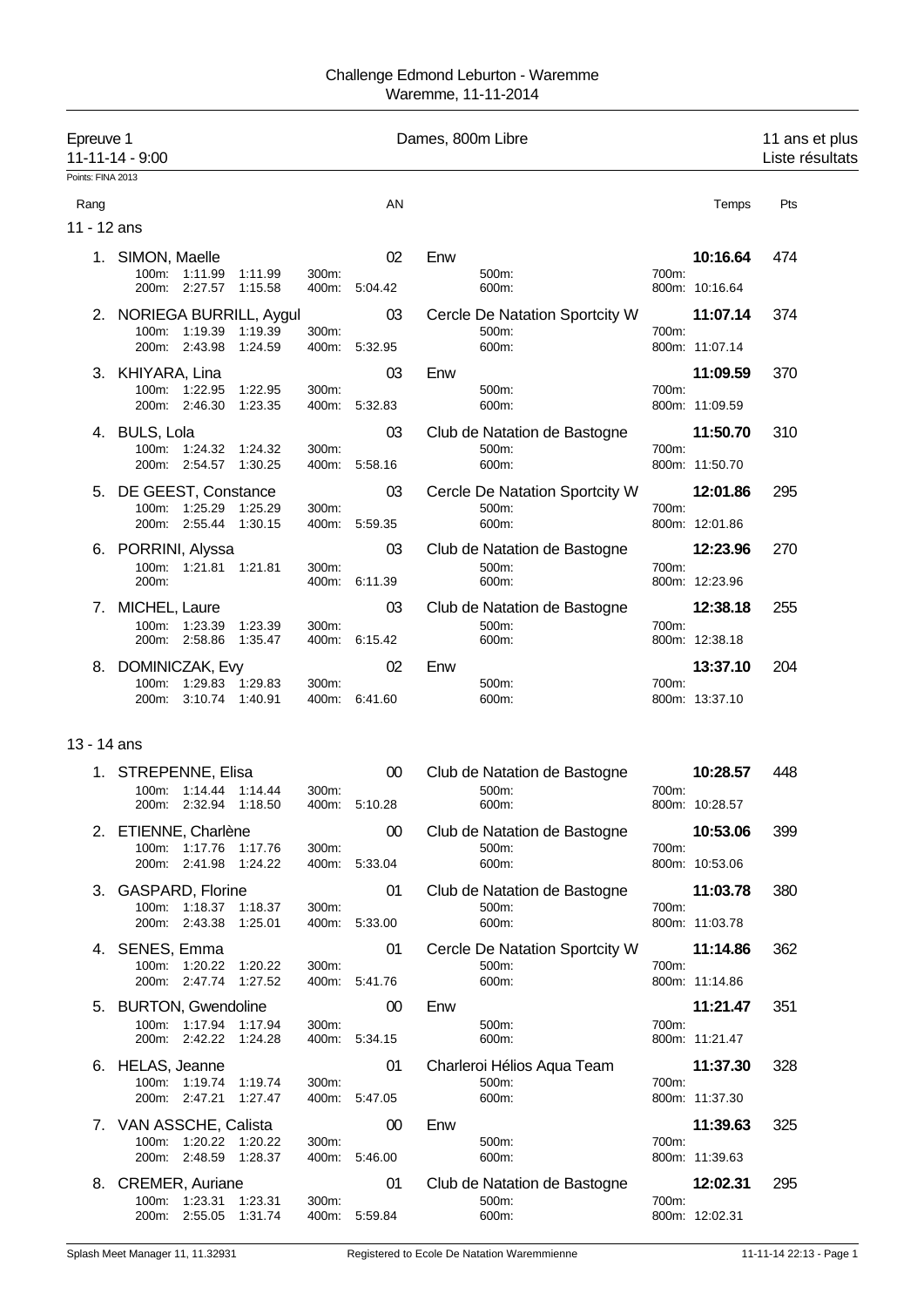## Epreuve 1, Filles, 800m Libre, 13 - 14 ans

| Rang |                                            |                                      | AN      |                                |       | Temps          | <b>Pts</b> |
|------|--------------------------------------------|--------------------------------------|---------|--------------------------------|-------|----------------|------------|
| 9.   | WILD, Joséphine                            |                                      | 01      | Cercle De Natation Sportcity W |       | 12:04.38       | 292        |
|      | 1:25.84<br>100m:<br>2:56.41<br>200m:       | 1:25.84<br>300m:<br>1:30.57<br>400m: | 5:59.13 | $500m$ :<br>600m:              | 700m: | 800m: 12:04.38 |            |
| 10.  | ROSSION, Zoé                               |                                      | 01      | Club de Natation de Bastogne   |       | 12:12.32       | 283        |
|      | 1:24.60<br>100m:                           | 1:24.60<br>300m.                     |         | $500m$ :                       | 700m: |                |            |
|      | 2:56.14<br>200m:                           | 1:31.54<br>400m:                     | 6:03.83 | 600m:                          |       | 800m: 12:12.32 |            |
| 11.  | DEPREZ, Aurélie                            |                                      | 00      | Charleroi Hélios Agua Team     |       | 12:33.67       | 260        |
|      | 1:27.07<br>$100m$ :                        | 1:27.07<br>$300m$ :                  |         | $500m$ :                       | 700m: |                |            |
|      | 3:03.20<br>200m:                           | 1:36.13<br>400m:                     | 6:17.09 | 600m:                          |       | 800m: 12:33.67 |            |
| 12.  | DOUDELET, Elodie                           |                                      | 01      | Charleroi Hélios Aqua Team     |       | 13:50.79       | 194        |
|      | 1:37.32<br>$100m$ :<br>3:20.24<br>$200m$ : | 1:37.32<br>300m.<br>1:42.92<br>400m: | 6:55.09 | $500m$ :<br>600m:              | 700m: | 800m: 13:50.79 |            |

## 15 - 16 ans

| 1. | <b>BOCKEN, Anne</b><br>100m: 1:05.55<br>200m: 2:15.99              | 1:05.55<br>1:10.44 | 300m:<br>400m: | 98<br>4:38.43       | Enw<br>500m:<br>600m:                            | 700m:<br>800m: | 9:20.50<br>9:20.50         | 632 |
|----|--------------------------------------------------------------------|--------------------|----------------|---------------------|--------------------------------------------------|----------------|----------------------------|-----|
|    | 2. PIVONT, Laura<br>100m: 1:18.07<br>200m: 2:38.59                 | 1:18.07<br>1:20.52 | 300m:          | 98<br>400m: 5:20.07 | Cercle De Natation Sportcity W<br>500m:<br>600m: | 700m:          | 10:38.31<br>800m: 10:38.31 | 428 |
|    | 3. GIRS, Manon<br>100m: 1:18.28<br>200m: 2:43.12                   | 1:18.28<br>1:24.84 | 300m:          | 99<br>400m: 5:32.51 | Club de Natation de Bastogne<br>500m:<br>600m:   | 700m:          | 11:01.91<br>800m: 11:01.91 | 383 |
|    | 4. FALLAISE, Sarah<br>100m: 1:14.51<br>2:36.31<br>200m:            | 1:14.51<br>1:21.80 | 300m:<br>400m: | 99<br>5:24.98       | Val De Mehaigne Natation<br>500m:<br>600m:       | 700m:          | 11:07.59<br>800m: 11:07.59 | 374 |
| 5. | SIMONIS, Hélène<br>1:17.42 1:17.42<br>100m:<br>200m: 2:41.60       | 1:24.18            | 300m:<br>400m: | 99<br>5:30.31       | Enw<br>500m:<br>600m:                            | 700m:          | 11:11.02<br>800m: 11:11.02 | 368 |
| 6. | CARPIN, Ophélie<br>100m: 1:19.31<br>200m: 2:44.61                  | 1:19.31<br>1:25.30 | 300m:          | 99<br>400m: 5:36.78 | Charleroi Hélios Aqua Team<br>500m:<br>600m:     | 700m:          | 11:18.28<br>800m: 11:18.28 | 356 |
|    | 7. BECKMANN, Anais<br>100m: 1:19.65 1:19.65<br>200m: 2:47.03       | 1:27.38            | 300m:          | 99<br>400m: 5:43.67 | Club de Natation de Bastogne<br>500m:<br>600m:   | 700m:          | 11:28.19<br>800m: 11:28.19 | 341 |
| 8. | <b>CARNIER, Margot</b><br>100m: 1:24.08 1:24.08<br>200m: 2:52.86   | 1:28.78            | 300m:<br>400m: | 99<br>5:53.33       | Charleroi Hélios Aqua Team<br>500m:<br>600m:     | 700m:          | 11:51.31<br>800m: 11:51.31 | 309 |
| 9. | <b>WERNER, Aurore</b><br>100m: 1:33.57 1:33.57<br>3:12.57<br>200m: | 1:39.00            | 300m:<br>400m: | 98<br>6:33.46       | Club de Natation de Bastogne<br>500m:<br>600m:   | 700m:          | 13:07.74<br>800m: 13:07.74 | 227 |

| 1. LEDNICKA, Jindriska |                       |       |               | Cercle De Natation Sportcity W |       | 10:23.88       | 458 |
|------------------------|-----------------------|-------|---------------|--------------------------------|-------|----------------|-----|
|                        |                       | 300m: |               | $500m$ :                       | 700m: |                |     |
|                        | 200m. 2:33.56 1:17.92 |       | 400m: 5:08.59 | 600m:                          |       | 800m: 10:23.88 |     |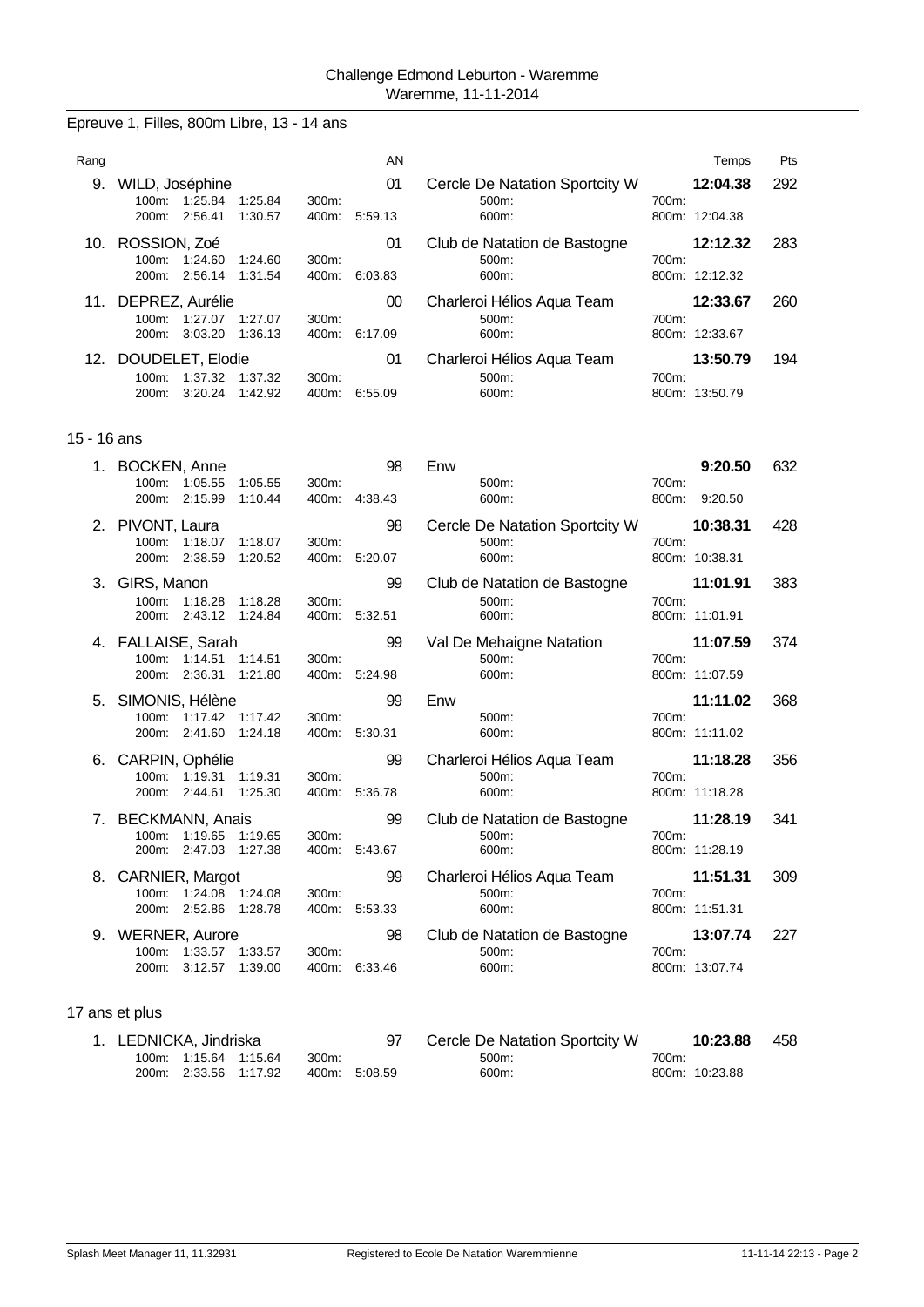| Points: FINA 2013<br>AN<br>Rang<br>11 - 12 ans<br>1. LIESSE, Simon<br>02<br>Club de Natation de Bastogne<br>50m:<br>150m:<br>40.46<br>40.46<br>250m:<br>350m:<br>100m:<br>1:28.59<br>48.13<br>200m: 2:59.67<br>300m:<br>400m:<br>CHAREF, Billal<br>02<br>2.<br>Herstalnatation<br>50m:<br>150m:<br>250m:<br>350m:<br>38.65<br>38.65<br>1:25.90<br>300m:<br>100m:<br>47.25<br>200m:<br>400m:<br>3. SCHUMACHER, Lou<br>02<br>Herstalnatation<br>50m:<br>41.16<br>41.16<br>150m:<br>250m:<br>350m:<br>100m: 1:28.63<br>47.47<br>200m:<br>300m:<br>400m:<br>4. OHN, Antoine<br>02<br>Herstalnatation | Temps<br>5:58.64<br>5:58.64<br>6:00.93<br>6:00.93<br>6:06.42<br>6:06.42<br>6:23.51 | Pts<br>283<br>277<br>265 |
|--------------------------------------------------------------------------------------------------------------------------------------------------------------------------------------------------------------------------------------------------------------------------------------------------------------------------------------------------------------------------------------------------------------------------------------------------------------------------------------------------------------------------------------------------------------------------------------------------|------------------------------------------------------------------------------------|--------------------------|
|                                                                                                                                                                                                                                                                                                                                                                                                                                                                                                                                                                                                  |                                                                                    |                          |
|                                                                                                                                                                                                                                                                                                                                                                                                                                                                                                                                                                                                  |                                                                                    |                          |
|                                                                                                                                                                                                                                                                                                                                                                                                                                                                                                                                                                                                  |                                                                                    |                          |
|                                                                                                                                                                                                                                                                                                                                                                                                                                                                                                                                                                                                  |                                                                                    |                          |
|                                                                                                                                                                                                                                                                                                                                                                                                                                                                                                                                                                                                  |                                                                                    |                          |
|                                                                                                                                                                                                                                                                                                                                                                                                                                                                                                                                                                                                  |                                                                                    |                          |
|                                                                                                                                                                                                                                                                                                                                                                                                                                                                                                                                                                                                  |                                                                                    |                          |
|                                                                                                                                                                                                                                                                                                                                                                                                                                                                                                                                                                                                  |                                                                                    |                          |
|                                                                                                                                                                                                                                                                                                                                                                                                                                                                                                                                                                                                  |                                                                                    | 231                      |
| 150m:<br>250m:<br>350m:<br>50m:<br>100m: 1:38.95<br>200m: 3:11.80<br>300m:<br>400m:                                                                                                                                                                                                                                                                                                                                                                                                                                                                                                              | 6:23.51                                                                            |                          |
| 5. LIMBIOUL, Thomas<br>02<br>Charleroi Hélios Aqua Team                                                                                                                                                                                                                                                                                                                                                                                                                                                                                                                                          | 7:14.39                                                                            | 159                      |
| 150m:<br>250m:<br>50m:<br>350m:<br>100m:<br>200m:<br>300m:<br>400m:                                                                                                                                                                                                                                                                                                                                                                                                                                                                                                                              | 7:14.39                                                                            |                          |
| 13 - 14 ans                                                                                                                                                                                                                                                                                                                                                                                                                                                                                                                                                                                      |                                                                                    |                          |
| DONATI, Alexandre<br>01<br>Herstalnatation<br>50m:<br>150m:<br>250m:<br>350m:                                                                                                                                                                                                                                                                                                                                                                                                                                                                                                                    | 5:00.32                                                                            | 482                      |
| 100m:<br>1:08.29<br>200m: 2:24.48<br>300m:<br>400m:                                                                                                                                                                                                                                                                                                                                                                                                                                                                                                                                              | 5:00.32                                                                            |                          |
| 2. HÉRION, Martin<br>01<br>Liege Mosan<br>50m:<br>34.64<br>34.64<br>150m:<br>250m:<br>350m:                                                                                                                                                                                                                                                                                                                                                                                                                                                                                                      | 5:48.56                                                                            | 308                      |
| 100m: 1:15.05<br>40.41<br>200m: 2:43.17<br>300m:<br>400m:                                                                                                                                                                                                                                                                                                                                                                                                                                                                                                                                        | 5:48.56                                                                            |                          |
| Enw<br>3. DE PREITERE, Luca<br>01<br>50m:<br>150m:<br>250m:<br>350m:                                                                                                                                                                                                                                                                                                                                                                                                                                                                                                                             | 6:23.50                                                                            | 231                      |
| 100m:<br>1:33.34<br>200m:<br>300m:<br>400m:                                                                                                                                                                                                                                                                                                                                                                                                                                                                                                                                                      | 6:23.50                                                                            |                          |
| 4. MICHAUX, Sacha<br>00<br>Charleroi Hélios Aqua Team                                                                                                                                                                                                                                                                                                                                                                                                                                                                                                                                            | 6:44.92                                                                            | 196                      |
| 44.58<br>50m:<br>150m:<br>250m:<br>350m:<br>44.58<br>1:40.01<br>55.43<br>200m:<br>300m:<br>100m:<br>400m:                                                                                                                                                                                                                                                                                                                                                                                                                                                                                        | 6:44.92                                                                            |                          |
| Charleroi Hélios Aqua Team<br>5. BAUSSART, Tom<br>01                                                                                                                                                                                                                                                                                                                                                                                                                                                                                                                                             | 7:01.82                                                                            | 174                      |
| 50m:<br>50.72<br>50.72<br>150m:<br>250m:<br>350m:<br>100m: 1:51.04<br>1:00.32<br>200m: 3:38.00<br>300m:<br>400m:                                                                                                                                                                                                                                                                                                                                                                                                                                                                                 | 7:01.82                                                                            |                          |
| MADARASZ, Loris<br>01<br>Charleroi Hélios Aqua Team<br>disq.                                                                                                                                                                                                                                                                                                                                                                                                                                                                                                                                     |                                                                                    |                          |
| 50m:<br>150m:<br>250m:<br>350m:<br>100m:<br>200m:<br>300m:<br>400m:                                                                                                                                                                                                                                                                                                                                                                                                                                                                                                                              |                                                                                    |                          |
| 15 - 16 ans                                                                                                                                                                                                                                                                                                                                                                                                                                                                                                                                                                                      |                                                                                    |                          |
| 1. PIERARD, Geoffrey<br>98<br>Enw                                                                                                                                                                                                                                                                                                                                                                                                                                                                                                                                                                | 4:59.13                                                                            | 487                      |
| 31.28<br>31.28<br>250m:<br>50m:<br>150m:<br>350m:<br>100m:<br>1:09.41<br>38.13<br>200m:<br>300m:<br>400m:                                                                                                                                                                                                                                                                                                                                                                                                                                                                                        | 4:59.13                                                                            |                          |
| 2. MERTENS, Lucas<br>99<br>Enw                                                                                                                                                                                                                                                                                                                                                                                                                                                                                                                                                                   | 5:09.22                                                                            | 441                      |
| 50m:<br>32.00<br>32.00<br>150m:<br>250m:<br>350m:<br>100m: 1:10.00<br>200m: 2:27.22<br>38.00<br>300m:<br>400m:                                                                                                                                                                                                                                                                                                                                                                                                                                                                                   | 5:09.22                                                                            |                          |
| THYS, Elias<br>98<br>Enw<br>3.                                                                                                                                                                                                                                                                                                                                                                                                                                                                                                                                                                   | 5:35.72                                                                            | 345                      |
| 50m:<br>150m:<br>250m:<br>350m:<br>100m: 1:13.99<br>200m:<br>300m:<br>400m:                                                                                                                                                                                                                                                                                                                                                                                                                                                                                                                      | 5:35.72                                                                            |                          |
| 98<br>CHAREF, Zakaria<br>Herstalnatation<br>4.                                                                                                                                                                                                                                                                                                                                                                                                                                                                                                                                                   | 5:58.18                                                                            | 284                      |
| 50m:<br>36.22<br>36.22<br>150m:<br>250m:<br>350m:<br>200m: 2:50.82<br>100m:<br>1:22.97<br>46.75<br>300m:<br>400m:                                                                                                                                                                                                                                                                                                                                                                                                                                                                                | 5:58.18                                                                            |                          |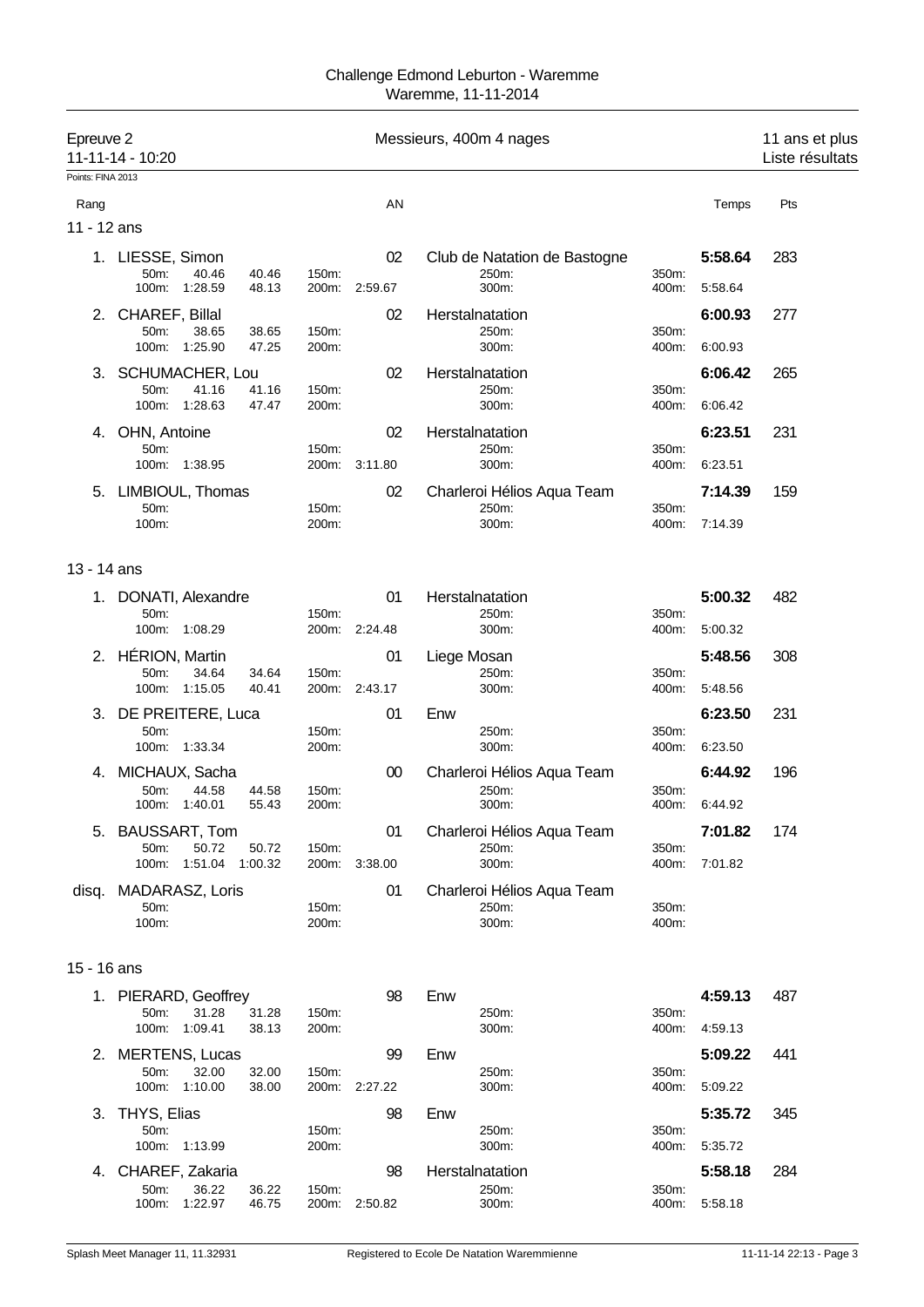Epreuve 2, Garçons, 400m 4 nages, 15 - 16 ans

| Rang                           |                                                     |                | AN          |                              |                    |                | Temps   | Pts             |                               |
|--------------------------------|-----------------------------------------------------|----------------|-------------|------------------------------|--------------------|----------------|---------|-----------------|-------------------------------|
| 5.                             | WAUTHOZ, Julien                                     |                | 99          | Enw                          |                    |                | 6:00.00 | 279             |                               |
|                                | 50m:<br>38.25<br>38.25<br>100m:<br>1:26.21<br>47.96 | 150m:<br>200m: | 2:58.11     | 250m:<br>300m:               |                    | 350m:<br>400m: | 6:00.00 |                 |                               |
| 6.                             | ROBERT, Antony                                      |                | 99          | Charleroi Hélios Aqua Team   |                    |                | 6:05.22 | 268             |                               |
|                                | 50m:<br>100m:<br>1:25.90                            | 150m:<br>200m: |             | 250m:<br>300m:               |                    | 350m:<br>400m: | 6:05.22 |                 |                               |
|                                | 17 ans et plus                                      |                |             |                              |                    |                |         |                 |                               |
| 1.                             | JACOB, Geoffrey                                     |                | 88          | Herstalnatation              |                    |                | 5:15.07 | 417             |                               |
|                                | 50m:<br>100m:<br>1:07.24                            | 150m:<br>200m: |             | 250m:<br>300m:               |                    | 350m:<br>400m: | 5:15.07 |                 |                               |
| 2.                             | SNELLINX, Maxence                                   |                | 97          | Enw                          |                    |                | 5:40.31 | 331             |                               |
|                                | 50m:<br>35.18<br>35.18<br>100m:<br>1:17.81<br>42.63 | 150m:<br>200m: |             | 250m:<br>300m:               |                    | 350m:<br>400m: | 5:40.31 |                 |                               |
| 3.                             | MAHY, Nathan                                        |                | 97          | Charleroi Hélios Aqua Team   |                    |                | 6:56.97 | 180             |                               |
|                                | 50m:<br>1:46.21<br>100m:                            | 150m:<br>200m: |             | 250m:<br>300m:               |                    | 350m:<br>400m: | 6:56.97 |                 |                               |
| Epreuve 3<br>Points: FINA 2013 | 11-11-14 - 10:55                                    |                |             | Filles, 100m 4 nages         |                    |                |         |                 | 8 - 10 ans<br>Liste résultats |
| Rang                           |                                                     | AN             |             |                              | Temps              | Pts            |         | 50 <sub>m</sub> | 100 <sub>m</sub>              |
| 8 ans                          |                                                     |                |             |                              |                    |                |         |                 |                               |
| 1.                             | LIESSE, Aurore                                      | 06             |             | Club de Natation de Bastogne | 1:50.35            | 143            |         | 52.42           | 57.93                         |
| 2.<br>3.                       | DOMINICZAK, Naya<br>PORRINI, Nora                   | 06<br>06       | Enw         | Club de Natation de Bastogne | 1:53.44<br>2:12.62 | 131<br>82      |         |                 |                               |
|                                |                                                     |                |             |                              |                    |                |         |                 |                               |
| 9 ans                          |                                                     |                |             |                              |                    |                |         |                 |                               |
| 1.                             | PETITJEAN, Elise                                    | 05             | Enw         |                              | 1:27.33            | 289            |         |                 |                               |
| 2.<br>3.                       | PIERARD, Laurine<br>GASPARD, Marie                  | 05<br>05       | Enw         | Club de Natation de Bastogne | 1:33.48<br>1:34.64 | 235<br>227     |         | 46.32           | 48.32                         |
| 4.                             | PISANE, Salomé                                      | 05             |             | Val De Mehaigne Natation     | 1:46.20            | 160            |         |                 |                               |
| 5.                             | GABRIEL, Audrey                                     | 05             | Enw         |                              | 1:54.57            | 128            |         |                 |                               |
| 6.                             | CARUSO, Lily                                        | 05             | Enw         |                              | 1:55.16            | 126            |         |                 |                               |
| disq.                          | CANTAMESSA, Lucie                                   | 05             |             | Val De Mehaigne Natation     |                    |                |         |                 |                               |
| 10 ans                         |                                                     |                |             |                              |                    |                |         |                 |                               |
|                                | 1. FRANQUINET, Ambre                                | 04             | Liege Mosan |                              | 1:26.10            | 301            |         |                 |                               |
| 2.                             | CHAUVEHEID, Hannah                                  | 04             | Liege Mosan |                              | 1:32.97            | 239            |         |                 |                               |
|                                | 3. GOREUX, Léa                                      | 04             | Enw         |                              | 1:35.47            | 221            |         |                 |                               |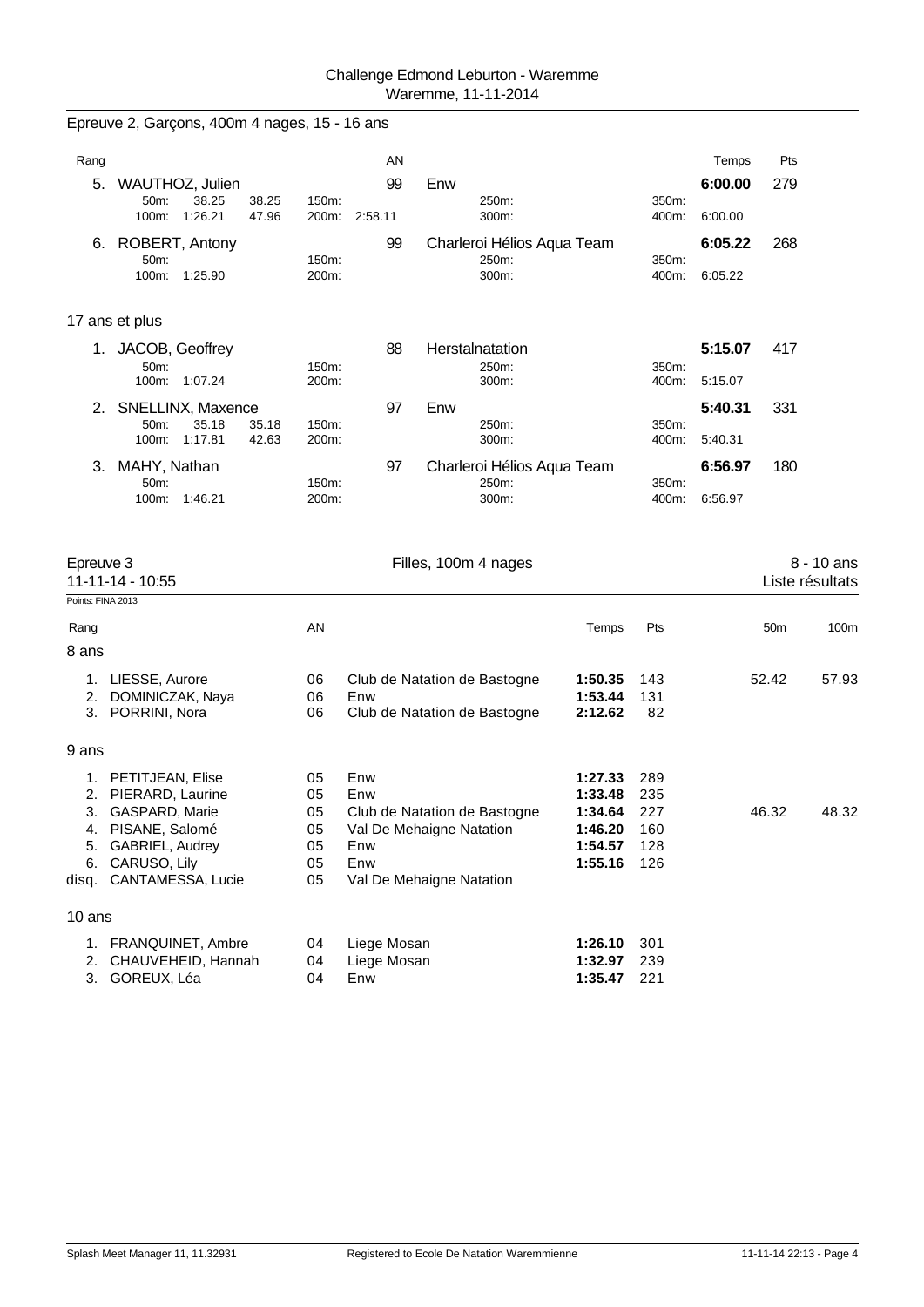| Epreuve 4<br>11-11-14 - 11:00                      |                                      |                            | Garçons, 100m 4 nages          |                    |                  |                 | Liste résultats | 8 - 10 ans     |
|----------------------------------------------------|--------------------------------------|----------------------------|--------------------------------|--------------------|------------------|-----------------|-----------------|----------------|
| Points: FINA 2013                                  |                                      |                            |                                |                    |                  |                 |                 |                |
| Rang                                               | AN                                   |                            |                                | Temps              | Pts              |                 | 50 <sub>m</sub> | 100m           |
| 9 ans                                              |                                      |                            |                                |                    |                  |                 |                 |                |
| 1.<br>COURBOIS, Thomas                             | 05                                   | Enw                        |                                | 1:29.72            | 180              |                 |                 |                |
| 2. HUSQUINET, Louis<br>3. LABYE, Romain            | 05<br>05                             | Liege Mosan<br>Liege Mosan |                                | 1:41.90<br>1:42.55 | 123<br>120       |                 | 48.91           | 53.64          |
| 4. LOUIS, Maxence                                  | 05                                   | Liege Mosan                |                                | 1:46.90            | 106              |                 |                 |                |
| 5. HÉRION, Augustin                                | 05                                   | Liege Mosan                |                                | 1:56.60            | 82               |                 |                 |                |
| DELANNOY, Lucas<br>disq.                           | 05                                   | Enw                        |                                |                    |                  |                 |                 |                |
| 10 ans                                             |                                      |                            |                                |                    |                  |                 |                 |                |
| 1. LECLERCQ, Justin<br>2. LAMQUET, Bastien         | 04<br>04                             | Namur olympic club         | Charleroi Hélios Aqua Team     | 1:31.12<br>1:39.41 | 172<br>132       |                 |                 |                |
| Epreuve 5<br>11-11-14 - 11:25<br>Points: FINA 2013 |                                      |                            | Messieurs, 1500m Libre         |                    |                  |                 | Liste résultats | 11 ans et plus |
| Rang                                               |                                      | AN                         |                                |                    |                  | Temps           | Pts             |                |
| 11 - 12 ans                                        |                                      |                            |                                |                    |                  |                 |                 |                |
| <b>DENGIS, Bastien</b><br>1.                       |                                      | 02                         | Enw                            |                    |                  | 18:58.14        | 416             |                |
| 100m:                                              | 500m:                                |                            | 900m:                          |                    | 1300m:           |                 |                 |                |
| 200m:<br>2:23.92<br>300m:                          | 600m:<br>700m:                       |                            | 1000m:<br>1100m:               |                    | 1400m:           | 1500m: 18:58.14 |                 |                |
| 400m:<br>4.54.31                                   | 800m:                                | 9:56.97                    | 1200m:                         |                    |                  |                 |                 |                |
| 2. LIESSE, Simon                                   |                                      | 02                         | Club de Natation de Bastogne   |                    |                  | 20:35.51        | 325             |                |
| 100m:<br>1:17.17                                   | 1:17.17<br>500m:                     |                            | 900m:                          |                    | 1300m:           |                 |                 |                |
| 200m:<br>2:39.98<br>300m:                          | 1:22.81<br>600m:<br>700m:            |                            | 1000m:<br>1100m:               |                    | 1400m:           | 1500m: 20:35.51 |                 |                |
| 400m: 5:26.48                                      |                                      | 800m: 10:58.95             | 1200m:                         |                    |                  |                 |                 |                |
| 3. PHILIPS, Baptiste                               |                                      | 02                         | Club de Natation de Bastogne   |                    |                  | 24:30.81        | 193             |                |
| 1:27.03<br>100m:<br>200m: 3:04.31                  | 1:27.03<br>500m:<br>1:37.28<br>600m: |                            | 900m:<br>1000m:                |                    | 1300m:<br>1400m: |                 |                 |                |
| 300m:                                              | 700m:                                |                            | 1100m:                         |                    |                  | 1500m: 24:30.81 |                 |                |
| 400m: 6:21.21                                      |                                      | 800m: 12:54.84             | 1200m:                         |                    |                  |                 |                 |                |
| 13 - 14 ans                                        |                                      |                            |                                |                    |                  |                 |                 |                |
| 1. RENNESON, Xavier                                |                                      | 01                         | Enw                            |                    |                  | 17:54.53        | 495             |                |
| 100m: 1:08.42 1:08.42                              | 500m:                                |                            | 900m:                          |                    | 1300m:           |                 |                 |                |
| 200m:<br>2:18.78<br>300m:                          | 1:10.36<br>600m:<br>700m:            |                            | 1000m:<br>1100m:               |                    | 1400m:           | 1500m: 17:54.53 |                 |                |
| 400m: 4:42.00                                      |                                      | 800m: 9:30.43              | 1200m:                         |                    |                  |                 |                 |                |
| 2. ROBIN, Thomas                                   |                                      | 00                         | Cercle De Natation Sportcity W |                    |                  | 18:00.30        | 487             |                |
| 100m: 1:10.03<br>2:22.13<br>200m:                  | 1:10.03<br>500m:<br>1:12.10<br>600m: |                            | 900m:<br>1000m:                |                    | 1300m:<br>1400m: |                 |                 |                |
| 300m:                                              | 700m:                                |                            | 1100m:                         |                    |                  | 1500m: 18:00.30 |                 |                |
| 400m: 4:46.98                                      |                                      | 800m: 9:35.38              | 1200m:                         |                    |                  |                 |                 |                |
| 15 - 16 ans                                        |                                      |                            |                                |                    |                  |                 |                 |                |
| 1. LEDNICKY, Vit                                   |                                      | 99                         | Cercle De Natation Sportcity W |                    |                  | 17:29.08        | 532             |                |
| 100m: 1:06.42                                      | 1:06.42<br>500m:                     |                            | 900m:                          |                    | 1300m:           |                 |                 |                |
| 200m:<br>2:16.81<br>300m:                          | 1:10.39<br>600m:<br>700m:            |                            | 1000m:<br>1100m:               |                    | 1400m:           | 1500m: 17:29.08 |                 |                |
| 400m: 4:37.89                                      |                                      | 800m: 9:20.06              | 1200m:                         |                    |                  |                 |                 |                |
|                                                    |                                      |                            |                                |                    |                  |                 |                 |                |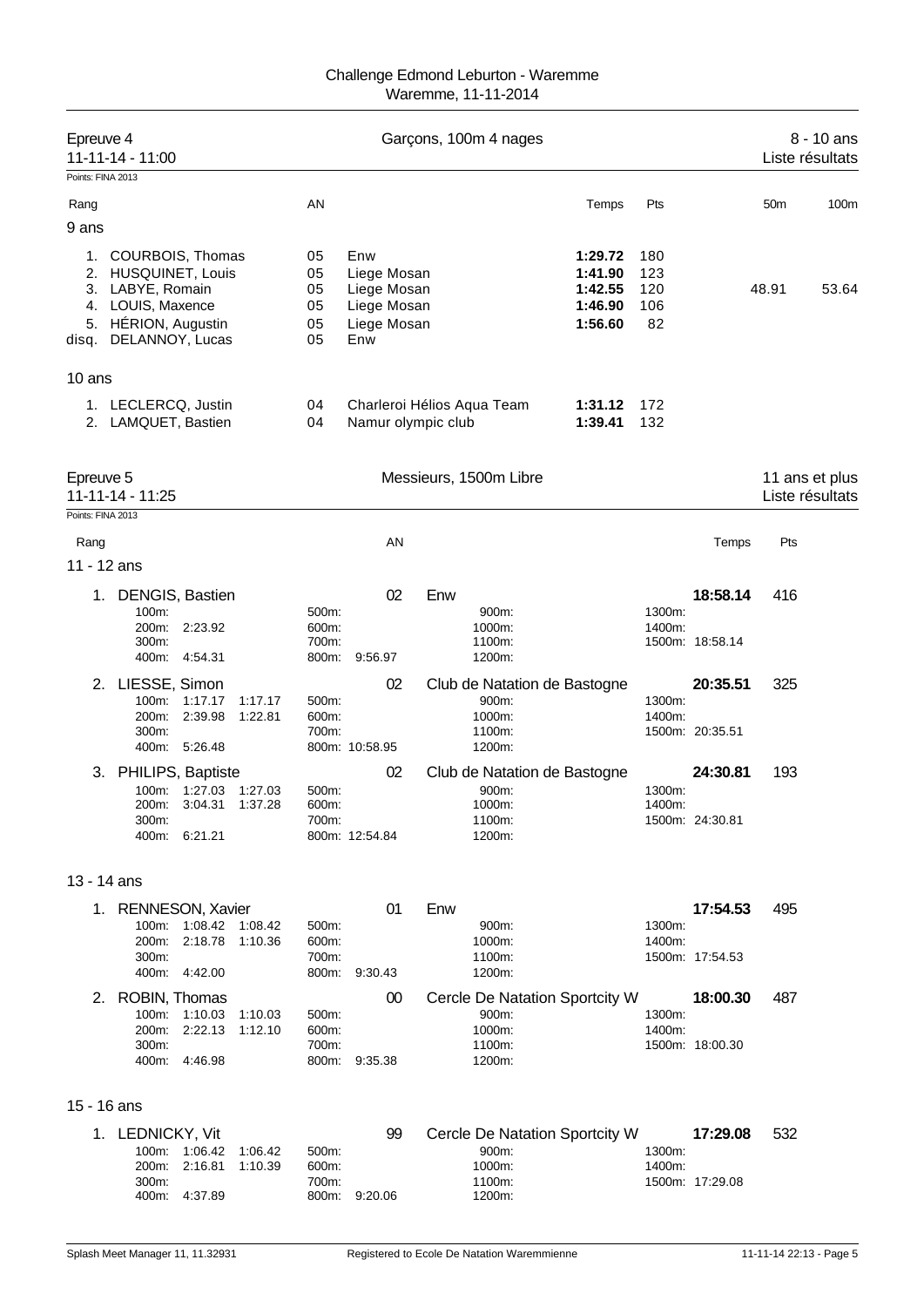| Epreuve 5, Garçons, 1500m Libre, 15 - 16 ans |  |  |  |
|----------------------------------------------|--|--|--|
|----------------------------------------------|--|--|--|

| Rang                           |                                                                                                              |                         | AN                  |                                                                       |                  | Temps                       | Pts                               |
|--------------------------------|--------------------------------------------------------------------------------------------------------------|-------------------------|---------------------|-----------------------------------------------------------------------|------------------|-----------------------------|-----------------------------------|
| 2.                             | <b>INNES, Timothee</b><br>100m: 1:08.25<br>1:08.25<br>200m:<br>2:19.32<br>1:11.07<br>300m:<br>400m: 4:41.10  | 500m:<br>600m:<br>700m: | 98<br>800m: 9:23.63 | Enw<br>900m:<br>1000m:<br>1100m:<br>1200m:                            | 1300m:<br>1400m: | 17:44.09<br>1500m: 17:44.09 | 509                               |
|                                | 3. MORIAU, Thibault<br>100m: 1:11.04<br>1:11.04<br>200m: 2:25.06<br>1:14.02<br>300m:<br>400m: 4:49.64        | 500m:<br>600m:<br>700m: | 99<br>800m: 9:41.06 | Cercle De Natation Sportcity W<br>900m:<br>1000m:<br>1100m:<br>1200m: | 1300m:<br>1400m: | 18:17.46<br>1500m: 18:17.46 | 464                               |
|                                | 4. DEBONGNIE, Aymeric<br>100m: 1:10.93 1:10.93<br>200m:<br>2:25.65<br>1:14.72<br>300m:<br>400m: 4:55.24      | 500m:<br>600m:<br>700m: | 99<br>800m: 9:52.99 | Cercle De Natation Sportcity W<br>900m:<br>1000m:<br>1100m:<br>1200m: | 1300m:<br>1400m: | 18:18.69<br>1500m: 18:18.69 | 463                               |
|                                | 17 ans et plus                                                                                               |                         |                     |                                                                       |                  |                             |                                   |
|                                | 1. ROLDAN SIMON, Adrien<br>100m:<br>1:07.57 1:07.57<br>200m:<br>2:20.28<br>1:12.71<br>300m:<br>400m: 4:47.59 | 500m:<br>600m:<br>700m: | 90<br>800m: 9:50.78 | Charleroi Hélios Aqua Team<br>900m:<br>1000m:<br>1100m:<br>1200m:     | 1300m:<br>1400m: | 18:49.59<br>1500m: 18:49.59 | 426                               |
| Epreuve 6<br>Points: FINA 2013 | 11-11-14 - 12:10                                                                                             |                         |                     | Dames, 400m Libre                                                     |                  |                             | 11 ans et plus<br>Liste résultats |
| Rang                           |                                                                                                              |                         | AN                  |                                                                       |                  | Temps                       | Pts                               |
| 11 - 12 ans                    |                                                                                                              |                         |                     |                                                                       |                  |                             |                                   |
| 1.                             | SIMON, Maelle<br>50m:<br>33.48<br>33.48<br>100m: 1:10.74<br>37.26                                            | 150m:                   | 02<br>200m: 2:27.48 | Enw<br>250m:<br>300m:                                                 | 350m:<br>400m:   | 5:00.39<br>5:00.39          | 477                               |
| 2.                             | <b>CHRISTIAENS, Clea</b><br>50m:<br>32.59<br>32.59<br>100m: 1:08.34<br>35.75                                 | 150m:<br>200m:          | 02<br>2:24.62       | Enw<br>250m:<br>300m:                                                 | 350m:<br>400m.   | 5:02.91<br>5:02.91          | 466                               |
|                                | 3. CORNELIS, Anaïs<br>50m:<br>35.53<br>35.53<br>100m: 1:14.28<br>38.75                                       | 150m:                   | 02<br>200m: 2:34.85 | <b>Waterloo Natation</b><br>250m:<br>300m:                            | 350m:<br>400m:   | 5:16.06<br>5:16.06          | 410                               |
|                                | 4. DRIESEN, Emerine<br>50m:<br>37.59<br>37.59<br>100m: 1:17.41<br>39.82                                      | 150m:                   | 02<br>200m: 2:38.56 | Liege Mosan<br>250m:<br>300m:                                         | 350m:<br>400m:   | 5:18.59<br>5:18.59          | 400                               |
|                                | 5. ELIARD, Tania<br>50m:<br>34.93<br>34.93<br>100m: 1:14.27<br>39.34                                         | 150m:                   | 02<br>200m: 2:35.24 | <b>Waterloo Natation</b><br>250m:<br>300m:                            | 350m:<br>400m:   | 5:18.88<br>5:18.88          | 399                               |
| 6.                             | <b>CREMERS, Charlotte</b><br>50m:<br>100m: 1:16.78                                                           | 150m:                   | 03<br>200m: 2:38.99 | Namur olympic club<br>250m:<br>300m:                                  | 350m:<br>400m:   | 5:23.59<br>5:23.59          | 382                               |
|                                | 7. VANDERSMISSEN, Elise<br>50m:<br>37.25<br>37.25<br>100m: 1:17.78<br>40.53                                  | 150m:                   | 02<br>200m: 2:40.78 | Liege Mosan<br>250m:<br>300m:                                         | 350m:<br>400m:   | 5:29.28<br>5:29.28          | 362                               |
|                                | 8. KHIYARA, Lina<br>50m:<br>36.62<br>36.62<br>100m: 1:16.54<br>39.92                                         | 150m:                   | 03<br>200m: 2:41.87 | Enw<br>250m:<br>300m:                                                 | 350m:            | 5:30.36<br>400m: 5:30.36    | 359                               |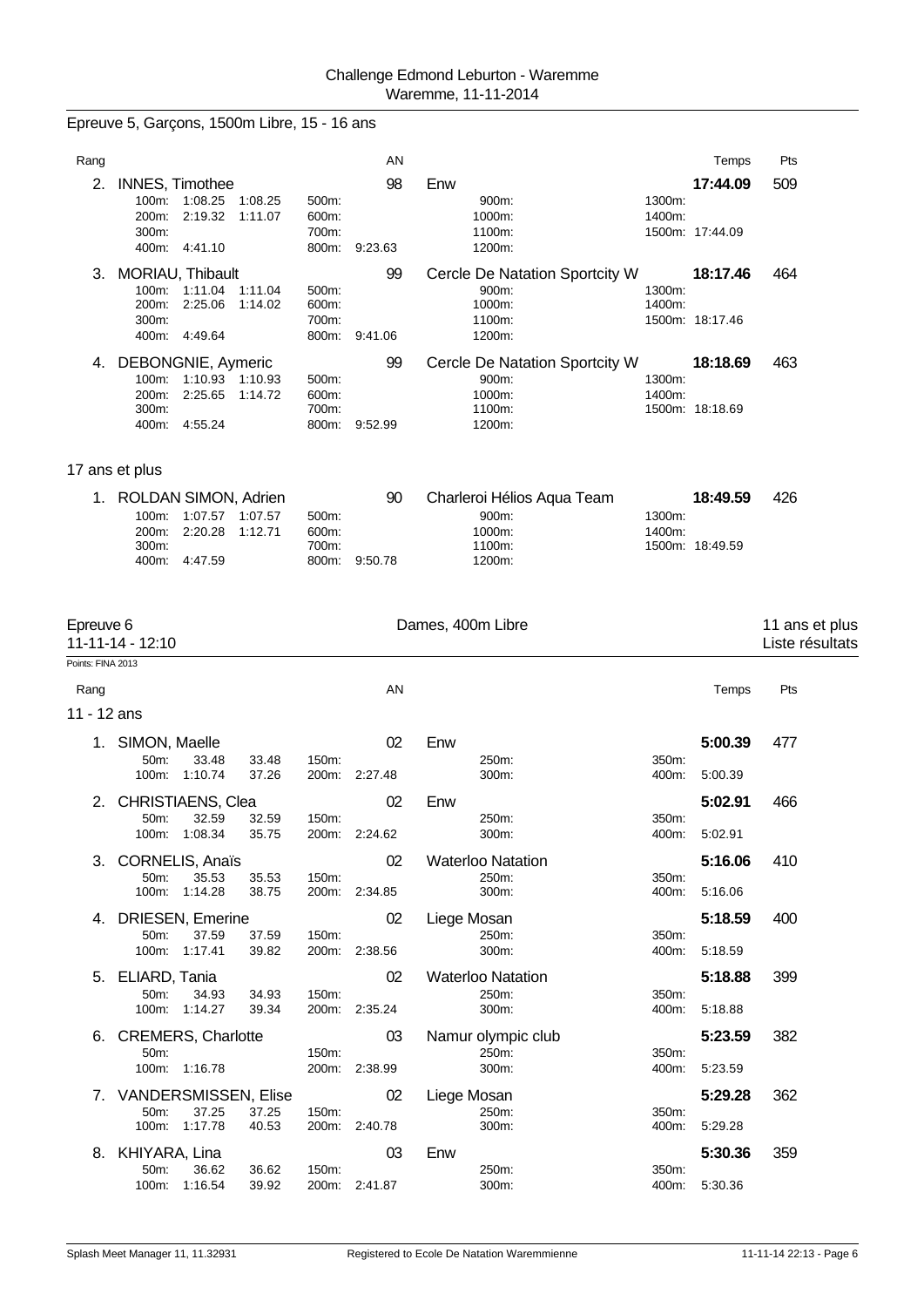Epreuve 6, Filles, 400m Libre, 11 - 12 ans

| 5:34.06<br>9.<br>DONNELLY, Alexandra<br>02<br><b>Waterloo Natation</b><br>36.40<br>50m:<br>36.40<br>250m:<br>350m:<br>150m:<br>$100m$ :<br>1:17.28<br>40.88<br>2:42.68<br>300m:<br>200m:<br>400m:<br>5:34.06<br>10. TAMIGNEAUX, Charlotte<br>02<br>Herstalnatation<br>5:35.45<br>50m:<br>37.28<br>37.28<br>150m:<br>250m:<br>350m:<br>100m:<br>1:18.20<br>40.92<br>200m:<br>2:42.80<br>300m:<br>400m:<br>5:35.45<br>11. BULS, Lola<br>03<br>Club de Natation de Bastogne<br>5:35.51<br>50m:<br>37.64<br>37.64<br>150m:<br>250m:<br>350m:<br>100m: 1:19.64<br>300m:<br>42.00<br>200m: 2:45.97<br>400m:<br>5:35.51<br>12. GIJBELS, Charlotte<br><b>Waterloo Natation</b><br>02<br>5:49.07<br>50m:<br>38.78<br>38.78<br>150m:<br>250m:<br>350m:<br>100m: 1:22.18<br>43.40<br>200m: 2:52.65<br>300m:<br>400m:<br>5:49.07<br>13. PORRINI, Alyssa<br>03<br>Club de Natation de Bastogne<br>5:57.18<br>39.25<br>50m:<br>39.25<br>150m:<br>250m:<br>350m:<br>100m:<br>1:23.68<br>44.43<br>200m:<br>300m:<br>400m:<br>2:54.25<br>5.57.18<br>14. MICHEL, Laure<br>03<br>Club de Natation de Bastogne<br>6:05.06<br>350m:<br>50m:<br>150m:<br>250m:<br>100m: 1:25.57<br>200m: 2:58.61<br>300m:<br>400m:<br>6:05.06<br>15. LEADLEY, Megan<br>02<br><b>Waterloo Natation</b><br>6:15.49<br>50m:<br>38.93<br>150m:<br>250m:<br>350m:<br>38.93<br>100m:<br>1:26.17<br>47.24<br>200m:<br>300m:<br>400m:<br>6:15.49<br>3:01.21<br>16. VAN OUDENHOVE, Ninon<br>02<br>Cercle De Natation Sportcity W<br>6:18.70<br>41.17<br>41.17<br>150m:<br>250m:<br>350m:<br>50 <sub>m</sub> :<br>100m: 1:27.60<br>46.43<br>200m:<br>3:01.25<br>300m:<br>400m:<br>6:18.70<br>17. CUTILLO, Léna<br>03<br>6:20.18<br>Liege Mosan<br>50m:<br>41.97<br>41.97<br>150m:<br>250m:<br>350m:<br>100m: 1:29.54<br>47.57<br>200m:<br>3:06.79<br>300m:<br>6:20.18<br>400m:<br>18. DOMINICZAK, Evy<br>02<br>Enw<br>6:35.54<br>50m:<br>150m:<br>250m:<br>350m:<br>100m: 1:29.67<br>200m: 3:10.35<br>300m:<br>400m:<br>6:35.54 | 347<br>343 |
|---------------------------------------------------------------------------------------------------------------------------------------------------------------------------------------------------------------------------------------------------------------------------------------------------------------------------------------------------------------------------------------------------------------------------------------------------------------------------------------------------------------------------------------------------------------------------------------------------------------------------------------------------------------------------------------------------------------------------------------------------------------------------------------------------------------------------------------------------------------------------------------------------------------------------------------------------------------------------------------------------------------------------------------------------------------------------------------------------------------------------------------------------------------------------------------------------------------------------------------------------------------------------------------------------------------------------------------------------------------------------------------------------------------------------------------------------------------------------------------------------------------------------------------------------------------------------------------------------------------------------------------------------------------------------------------------------------------------------------------------------------------------------------------------------------------------------------------------------------------------------------------------------------------------------------------------------------------------------------|------------|
|                                                                                                                                                                                                                                                                                                                                                                                                                                                                                                                                                                                                                                                                                                                                                                                                                                                                                                                                                                                                                                                                                                                                                                                                                                                                                                                                                                                                                                                                                                                                                                                                                                                                                                                                                                                                                                                                                                                                                                                 |            |
|                                                                                                                                                                                                                                                                                                                                                                                                                                                                                                                                                                                                                                                                                                                                                                                                                                                                                                                                                                                                                                                                                                                                                                                                                                                                                                                                                                                                                                                                                                                                                                                                                                                                                                                                                                                                                                                                                                                                                                                 |            |
|                                                                                                                                                                                                                                                                                                                                                                                                                                                                                                                                                                                                                                                                                                                                                                                                                                                                                                                                                                                                                                                                                                                                                                                                                                                                                                                                                                                                                                                                                                                                                                                                                                                                                                                                                                                                                                                                                                                                                                                 | 342        |
|                                                                                                                                                                                                                                                                                                                                                                                                                                                                                                                                                                                                                                                                                                                                                                                                                                                                                                                                                                                                                                                                                                                                                                                                                                                                                                                                                                                                                                                                                                                                                                                                                                                                                                                                                                                                                                                                                                                                                                                 | 304        |
|                                                                                                                                                                                                                                                                                                                                                                                                                                                                                                                                                                                                                                                                                                                                                                                                                                                                                                                                                                                                                                                                                                                                                                                                                                                                                                                                                                                                                                                                                                                                                                                                                                                                                                                                                                                                                                                                                                                                                                                 | 284        |
|                                                                                                                                                                                                                                                                                                                                                                                                                                                                                                                                                                                                                                                                                                                                                                                                                                                                                                                                                                                                                                                                                                                                                                                                                                                                                                                                                                                                                                                                                                                                                                                                                                                                                                                                                                                                                                                                                                                                                                                 | 266        |
|                                                                                                                                                                                                                                                                                                                                                                                                                                                                                                                                                                                                                                                                                                                                                                                                                                                                                                                                                                                                                                                                                                                                                                                                                                                                                                                                                                                                                                                                                                                                                                                                                                                                                                                                                                                                                                                                                                                                                                                 | 244        |
|                                                                                                                                                                                                                                                                                                                                                                                                                                                                                                                                                                                                                                                                                                                                                                                                                                                                                                                                                                                                                                                                                                                                                                                                                                                                                                                                                                                                                                                                                                                                                                                                                                                                                                                                                                                                                                                                                                                                                                                 | 238        |
|                                                                                                                                                                                                                                                                                                                                                                                                                                                                                                                                                                                                                                                                                                                                                                                                                                                                                                                                                                                                                                                                                                                                                                                                                                                                                                                                                                                                                                                                                                                                                                                                                                                                                                                                                                                                                                                                                                                                                                                 | 235        |
|                                                                                                                                                                                                                                                                                                                                                                                                                                                                                                                                                                                                                                                                                                                                                                                                                                                                                                                                                                                                                                                                                                                                                                                                                                                                                                                                                                                                                                                                                                                                                                                                                                                                                                                                                                                                                                                                                                                                                                                 | 209        |
| 19. VANDEPUT, Kelly<br>Charleroi Hélios Aqua Team<br>02<br>6:37.67<br>50m:<br>43.61<br>250m:<br>350m:<br>43.61<br>150m.<br>100m: 1:32.55<br>48.94<br>200m. 3:12.55<br>300m:<br>400m:<br>6:37.67                                                                                                                                                                                                                                                                                                                                                                                                                                                                                                                                                                                                                                                                                                                                                                                                                                                                                                                                                                                                                                                                                                                                                                                                                                                                                                                                                                                                                                                                                                                                                                                                                                                                                                                                                                                 | 205        |
| 20.<br>PETITJEAN, Chloé<br>03<br>Enw<br>6:46.11<br>42.75<br>50m:<br>42.75<br>150m:<br>250m:<br>350m:<br>100m:<br>1:33.49<br>50.74<br>200m:<br>3:15.87<br>300m:<br>400m:<br>6:46.11                                                                                                                                                                                                                                                                                                                                                                                                                                                                                                                                                                                                                                                                                                                                                                                                                                                                                                                                                                                                                                                                                                                                                                                                                                                                                                                                                                                                                                                                                                                                                                                                                                                                                                                                                                                              | 193        |
| 03<br>Val De Mehaigne Natation<br>6:57.20<br>21.<br>POLET, Enora<br>45.31<br>250m:<br>350m:<br>50m:<br>45.31<br>150m:<br>200m: 3:28.10<br>100m: 1:37.56<br>52.25<br>300m:<br>6:57.20<br>400m:                                                                                                                                                                                                                                                                                                                                                                                                                                                                                                                                                                                                                                                                                                                                                                                                                                                                                                                                                                                                                                                                                                                                                                                                                                                                                                                                                                                                                                                                                                                                                                                                                                                                                                                                                                                   | 178        |

# 13 - 14 ans

|                   |       |                                                                                                            |                     | 00      | Enw                          |          | 4:46.82 | 548 |
|-------------------|-------|------------------------------------------------------------------------------------------------------------|---------------------|---------|------------------------------|----------|---------|-----|
| 50 <sub>m</sub> : |       |                                                                                                            | $150m$ :            |         | 250m:                        | 350m:    |         |     |
| 100m:             |       |                                                                                                            | 200m:               | 2:20.25 | 300m:                        | 400m:    | 4:46.82 |     |
|                   |       |                                                                                                            |                     | 00      | Enw                          |          | 4:56.96 | 494 |
| 50 <sub>m</sub> : | 31.96 | 31.96                                                                                                      | 150m:               |         | 250m:                        | 350m:    |         |     |
| $100m$ :          |       | 35.53                                                                                                      | 200m:               | 2:22.42 | 300m:                        | 400m:    | 4:56.96 |     |
|                   |       |                                                                                                            |                     | 00      | Club de Natation de Bastogne |          | 4:58.87 | 485 |
| $50m$ :           | 34.55 | 34.55                                                                                                      | 150m:               |         | 250m:                        | 350m:    |         |     |
| $100m$ :          |       | 36.97                                                                                                      | 200m:               | 2:26.40 | 300m:                        | 400m:    | 4:58.87 |     |
|                   |       |                                                                                                            |                     | 00      | Enw                          |          | 5:07.76 | 444 |
| 50m               | 34.30 | 34.30                                                                                                      | $150m$ :            |         | 250m:                        | $350m$ : |         |     |
| $100m$ :          |       | 38.14                                                                                                      | 200 <sub>m</sub> :  | 2:30.16 | 300m:                        | 400m:    | 5:07.76 |     |
|                   |       | <b>BROWN, Lily</b><br>1:07.13<br><b>HEINE, Clarisse</b><br>1:07.49<br>1:11.52<br>DENGIS, Jeanne<br>1:12.44 | 3. STREPENNE, Elisa |         |                              |          |         |     |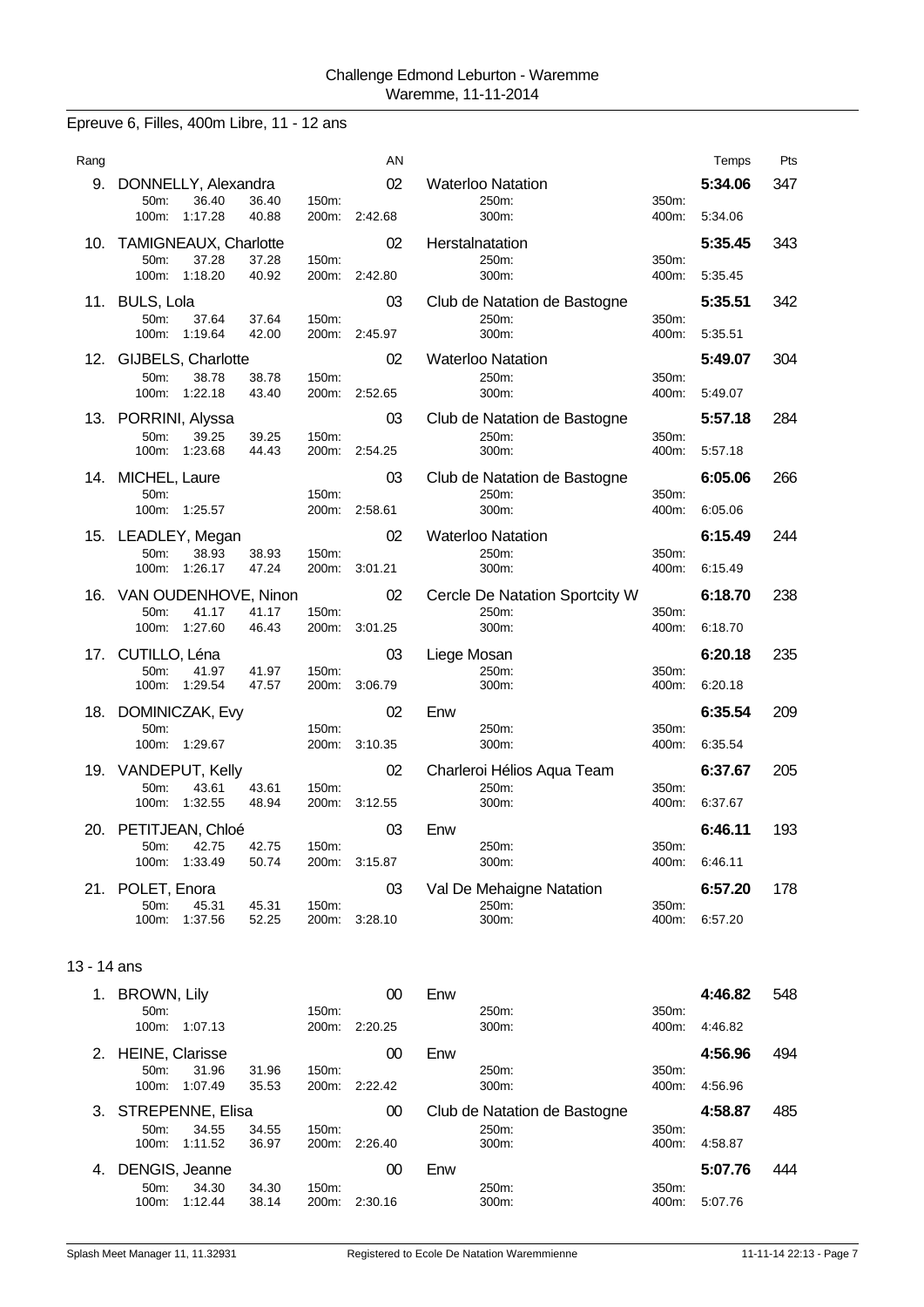Epreuve 6, Filles, 400m Libre, 13 - 14 ans

| ΑN<br>Temps<br>Rang<br>5.<br>VANDENHOOFT, Louison<br>01<br>Liege Mosan<br>5:09.60<br>50m:<br>34.37<br>34.37<br>150m:<br>250m:<br>350m:<br>100m: 1:13.02<br>38.65<br>200m:<br>2:32.18<br>300m:<br>5:09.60<br>400m:<br>LETTE, Laura<br>01<br>Herstalnatation<br>5:10.04<br>6.<br>50m:<br>34.70<br>34.70<br>150m:<br>250m:<br>350m:<br>100m:<br>1:12.64<br>37.94<br>200m:<br>2:31.80<br>300m:<br>5:10.04<br>400m:<br>5:15.72<br>7. JEVENS, Laura<br>01<br><b>Waterloo Natation</b><br>50m:<br>250m:<br>350m:<br>33.84<br>33.84<br>150m:<br>100m:<br>1:13.81<br>39.97<br>200m: 2:35.18<br>300m:<br>400m:<br>5:15.72<br>8. GASPARD, Florine<br>01<br>5:16.22<br>Club de Natation de Bastogne<br>50m:<br>35.22<br>35.22<br>350m:<br>150m:<br>250m:<br>100m:<br>1:15.21<br>39.99<br>300m:<br>5:16.22<br>200m:<br>2:36.75<br>400m:<br>9. SANCHEZ, Lorena<br>01<br>5:17.20<br>Herstalnatation<br>50m:<br>150m:<br>250m:<br>350m:<br>100m:<br>1:15.80<br>200m: 2:37.89<br>300m:<br>400m:<br>5:17.20<br>ETIENNE, Charlène<br>5:18.21<br>00<br>Club de Natation de Bastogne<br>10.<br>$50m$ :<br>34.78<br>34.78<br>250m:<br>350m:<br>150m:<br>100m:<br>1:12.56<br>37.78<br>2:33.68<br>300m:<br>200m:<br>400m:<br>5:18.21<br>11. TOUSSAINT, Alizée<br>5:21.22<br>01<br><b>Waterloo Natation</b><br>36.00<br>50m:<br>36.00<br>150m:<br>250m:<br>350m:<br>100m: 1:16.15<br>40.15<br>200m: 2:37.72<br>5:21.22<br>300m:<br>400m:<br>12. BURTON, Gwendoline<br>00<br>Enw<br>5:29.48<br>50m:<br>37.02<br>37.02<br>150m:<br>350m:<br>250m:<br>1:18.69<br>100m:<br>41.67<br>200m:<br>2:43.09<br>300m:<br>5:29.48<br>400m:<br>00<br>5:32.40<br>13. BOUIHI, Leyla<br>Herstalnatation<br>50m:<br>34.97<br>34.97<br>150m:<br>250m:<br>350m:<br>100m:<br>1:16.00<br>41.03<br>2:41.22<br>5:32.40<br>200m:<br>300m:<br>400m: | Pts<br>436<br>434<br>411<br>409<br>405<br>402<br>390<br>362<br>352 |
|--------------------------------------------------------------------------------------------------------------------------------------------------------------------------------------------------------------------------------------------------------------------------------------------------------------------------------------------------------------------------------------------------------------------------------------------------------------------------------------------------------------------------------------------------------------------------------------------------------------------------------------------------------------------------------------------------------------------------------------------------------------------------------------------------------------------------------------------------------------------------------------------------------------------------------------------------------------------------------------------------------------------------------------------------------------------------------------------------------------------------------------------------------------------------------------------------------------------------------------------------------------------------------------------------------------------------------------------------------------------------------------------------------------------------------------------------------------------------------------------------------------------------------------------------------------------------------------------------------------------------------------------------------------------------------------------------------------------------------------------------------------------------------------------------|--------------------------------------------------------------------|
|                                                                                                                                                                                                                                                                                                                                                                                                                                                                                                                                                                                                                                                                                                                                                                                                                                                                                                                                                                                                                                                                                                                                                                                                                                                                                                                                                                                                                                                                                                                                                                                                                                                                                                                                                                                                  |                                                                    |
|                                                                                                                                                                                                                                                                                                                                                                                                                                                                                                                                                                                                                                                                                                                                                                                                                                                                                                                                                                                                                                                                                                                                                                                                                                                                                                                                                                                                                                                                                                                                                                                                                                                                                                                                                                                                  |                                                                    |
|                                                                                                                                                                                                                                                                                                                                                                                                                                                                                                                                                                                                                                                                                                                                                                                                                                                                                                                                                                                                                                                                                                                                                                                                                                                                                                                                                                                                                                                                                                                                                                                                                                                                                                                                                                                                  |                                                                    |
|                                                                                                                                                                                                                                                                                                                                                                                                                                                                                                                                                                                                                                                                                                                                                                                                                                                                                                                                                                                                                                                                                                                                                                                                                                                                                                                                                                                                                                                                                                                                                                                                                                                                                                                                                                                                  |                                                                    |
|                                                                                                                                                                                                                                                                                                                                                                                                                                                                                                                                                                                                                                                                                                                                                                                                                                                                                                                                                                                                                                                                                                                                                                                                                                                                                                                                                                                                                                                                                                                                                                                                                                                                                                                                                                                                  |                                                                    |
|                                                                                                                                                                                                                                                                                                                                                                                                                                                                                                                                                                                                                                                                                                                                                                                                                                                                                                                                                                                                                                                                                                                                                                                                                                                                                                                                                                                                                                                                                                                                                                                                                                                                                                                                                                                                  |                                                                    |
|                                                                                                                                                                                                                                                                                                                                                                                                                                                                                                                                                                                                                                                                                                                                                                                                                                                                                                                                                                                                                                                                                                                                                                                                                                                                                                                                                                                                                                                                                                                                                                                                                                                                                                                                                                                                  |                                                                    |
|                                                                                                                                                                                                                                                                                                                                                                                                                                                                                                                                                                                                                                                                                                                                                                                                                                                                                                                                                                                                                                                                                                                                                                                                                                                                                                                                                                                                                                                                                                                                                                                                                                                                                                                                                                                                  |                                                                    |
|                                                                                                                                                                                                                                                                                                                                                                                                                                                                                                                                                                                                                                                                                                                                                                                                                                                                                                                                                                                                                                                                                                                                                                                                                                                                                                                                                                                                                                                                                                                                                                                                                                                                                                                                                                                                  |                                                                    |
|                                                                                                                                                                                                                                                                                                                                                                                                                                                                                                                                                                                                                                                                                                                                                                                                                                                                                                                                                                                                                                                                                                                                                                                                                                                                                                                                                                                                                                                                                                                                                                                                                                                                                                                                                                                                  |                                                                    |
|                                                                                                                                                                                                                                                                                                                                                                                                                                                                                                                                                                                                                                                                                                                                                                                                                                                                                                                                                                                                                                                                                                                                                                                                                                                                                                                                                                                                                                                                                                                                                                                                                                                                                                                                                                                                  |                                                                    |
|                                                                                                                                                                                                                                                                                                                                                                                                                                                                                                                                                                                                                                                                                                                                                                                                                                                                                                                                                                                                                                                                                                                                                                                                                                                                                                                                                                                                                                                                                                                                                                                                                                                                                                                                                                                                  |                                                                    |
|                                                                                                                                                                                                                                                                                                                                                                                                                                                                                                                                                                                                                                                                                                                                                                                                                                                                                                                                                                                                                                                                                                                                                                                                                                                                                                                                                                                                                                                                                                                                                                                                                                                                                                                                                                                                  |                                                                    |
|                                                                                                                                                                                                                                                                                                                                                                                                                                                                                                                                                                                                                                                                                                                                                                                                                                                                                                                                                                                                                                                                                                                                                                                                                                                                                                                                                                                                                                                                                                                                                                                                                                                                                                                                                                                                  |                                                                    |
|                                                                                                                                                                                                                                                                                                                                                                                                                                                                                                                                                                                                                                                                                                                                                                                                                                                                                                                                                                                                                                                                                                                                                                                                                                                                                                                                                                                                                                                                                                                                                                                                                                                                                                                                                                                                  |                                                                    |
|                                                                                                                                                                                                                                                                                                                                                                                                                                                                                                                                                                                                                                                                                                                                                                                                                                                                                                                                                                                                                                                                                                                                                                                                                                                                                                                                                                                                                                                                                                                                                                                                                                                                                                                                                                                                  |                                                                    |
|                                                                                                                                                                                                                                                                                                                                                                                                                                                                                                                                                                                                                                                                                                                                                                                                                                                                                                                                                                                                                                                                                                                                                                                                                                                                                                                                                                                                                                                                                                                                                                                                                                                                                                                                                                                                  |                                                                    |
|                                                                                                                                                                                                                                                                                                                                                                                                                                                                                                                                                                                                                                                                                                                                                                                                                                                                                                                                                                                                                                                                                                                                                                                                                                                                                                                                                                                                                                                                                                                                                                                                                                                                                                                                                                                                  |                                                                    |
|                                                                                                                                                                                                                                                                                                                                                                                                                                                                                                                                                                                                                                                                                                                                                                                                                                                                                                                                                                                                                                                                                                                                                                                                                                                                                                                                                                                                                                                                                                                                                                                                                                                                                                                                                                                                  |                                                                    |
|                                                                                                                                                                                                                                                                                                                                                                                                                                                                                                                                                                                                                                                                                                                                                                                                                                                                                                                                                                                                                                                                                                                                                                                                                                                                                                                                                                                                                                                                                                                                                                                                                                                                                                                                                                                                  |                                                                    |
|                                                                                                                                                                                                                                                                                                                                                                                                                                                                                                                                                                                                                                                                                                                                                                                                                                                                                                                                                                                                                                                                                                                                                                                                                                                                                                                                                                                                                                                                                                                                                                                                                                                                                                                                                                                                  |                                                                    |
| 14. VAN ASSCHE, Calista<br>5:39.74<br>00<br>Enw<br>35.48<br>350m:<br>50m:<br>35.48<br>150m:<br>250m:                                                                                                                                                                                                                                                                                                                                                                                                                                                                                                                                                                                                                                                                                                                                                                                                                                                                                                                                                                                                                                                                                                                                                                                                                                                                                                                                                                                                                                                                                                                                                                                                                                                                                             | 330                                                                |
| 100m:<br>1:16.41<br>40.93<br>200m: 2:43.17<br>5:39.74<br>300m:<br>400m:                                                                                                                                                                                                                                                                                                                                                                                                                                                                                                                                                                                                                                                                                                                                                                                                                                                                                                                                                                                                                                                                                                                                                                                                                                                                                                                                                                                                                                                                                                                                                                                                                                                                                                                          |                                                                    |
| 15. HUYGHEBAERT, Imane<br>01<br>Cercle De Natation Sportcity W<br>5:42.84                                                                                                                                                                                                                                                                                                                                                                                                                                                                                                                                                                                                                                                                                                                                                                                                                                                                                                                                                                                                                                                                                                                                                                                                                                                                                                                                                                                                                                                                                                                                                                                                                                                                                                                        | 321                                                                |
| 50m:<br>38.50<br>38.50<br>250m:<br>150m:<br>1:21.07<br>42.57<br>200m:<br>300m:<br>5:42.84<br>100m:<br>2:48.97<br>400m:                                                                                                                                                                                                                                                                                                                                                                                                                                                                                                                                                                                                                                                                                                                                                                                                                                                                                                                                                                                                                                                                                                                                                                                                                                                                                                                                                                                                                                                                                                                                                                                                                                                                           |                                                                    |
| 16. CREMER, Auriane<br>01<br>Club de Natation de Bastogne<br>5:44.38                                                                                                                                                                                                                                                                                                                                                                                                                                                                                                                                                                                                                                                                                                                                                                                                                                                                                                                                                                                                                                                                                                                                                                                                                                                                                                                                                                                                                                                                                                                                                                                                                                                                                                                             | 350m:                                                              |
| 150m:<br>350m:<br>50m:<br>38.93<br>38.93<br>250m:<br>100m:<br>1:21.93<br>43.00<br>200m:<br>300m:                                                                                                                                                                                                                                                                                                                                                                                                                                                                                                                                                                                                                                                                                                                                                                                                                                                                                                                                                                                                                                                                                                                                                                                                                                                                                                                                                                                                                                                                                                                                                                                                                                                                                                 | 317                                                                |
| 2:50.68                                                                                                                                                                                                                                                                                                                                                                                                                                                                                                                                                                                                                                                                                                                                                                                                                                                                                                                                                                                                                                                                                                                                                                                                                                                                                                                                                                                                                                                                                                                                                                                                                                                                                                                                                                                          |                                                                    |
| ROSSION, Zoé<br>01<br>17.<br>Club de Natation de Bastogne<br>50m:<br>150m:<br>250m:<br>350m:                                                                                                                                                                                                                                                                                                                                                                                                                                                                                                                                                                                                                                                                                                                                                                                                                                                                                                                                                                                                                                                                                                                                                                                                                                                                                                                                                                                                                                                                                                                                                                                                                                                                                                     | 400m:<br>5:44.38                                                   |
| 100m:<br>1:21.33<br>5:49.16<br>200m:<br>2:50.90<br>300m:<br>400m:                                                                                                                                                                                                                                                                                                                                                                                                                                                                                                                                                                                                                                                                                                                                                                                                                                                                                                                                                                                                                                                                                                                                                                                                                                                                                                                                                                                                                                                                                                                                                                                                                                                                                                                                | 5:49.16<br>304                                                     |
| 18. PENASSE, Louise<br>01<br>5:58.95<br>Val De Mehaigne Natation<br>50m:<br>250m:                                                                                                                                                                                                                                                                                                                                                                                                                                                                                                                                                                                                                                                                                                                                                                                                                                                                                                                                                                                                                                                                                                                                                                                                                                                                                                                                                                                                                                                                                                                                                                                                                                                                                                                |                                                                    |
| 39.18<br>39.18<br>150m:<br>100m:<br>1:23.60<br>300m:<br>5:58.95<br>44.42<br>200m:<br>2:55.85<br>400m:                                                                                                                                                                                                                                                                                                                                                                                                                                                                                                                                                                                                                                                                                                                                                                                                                                                                                                                                                                                                                                                                                                                                                                                                                                                                                                                                                                                                                                                                                                                                                                                                                                                                                            | 280                                                                |
|                                                                                                                                                                                                                                                                                                                                                                                                                                                                                                                                                                                                                                                                                                                                                                                                                                                                                                                                                                                                                                                                                                                                                                                                                                                                                                                                                                                                                                                                                                                                                                                                                                                                                                                                                                                                  | 350m:                                                              |
| 19. ZELLER, Alexandra<br>01<br>Namur olympic club<br>6:10.28                                                                                                                                                                                                                                                                                                                                                                                                                                                                                                                                                                                                                                                                                                                                                                                                                                                                                                                                                                                                                                                                                                                                                                                                                                                                                                                                                                                                                                                                                                                                                                                                                                                                                                                                     | 255                                                                |
| 50m:<br>40.28<br>250m:<br>40.28<br>150m:<br>350m:<br>100m:<br>1:25.28<br>45.00<br>200m:<br>2:59.86<br>300m:<br>400m:<br>6:10.28                                                                                                                                                                                                                                                                                                                                                                                                                                                                                                                                                                                                                                                                                                                                                                                                                                                                                                                                                                                                                                                                                                                                                                                                                                                                                                                                                                                                                                                                                                                                                                                                                                                                  |                                                                    |
| 20. LAVET, Aude<br>Enw<br>6:22.76<br>00                                                                                                                                                                                                                                                                                                                                                                                                                                                                                                                                                                                                                                                                                                                                                                                                                                                                                                                                                                                                                                                                                                                                                                                                                                                                                                                                                                                                                                                                                                                                                                                                                                                                                                                                                          | 230                                                                |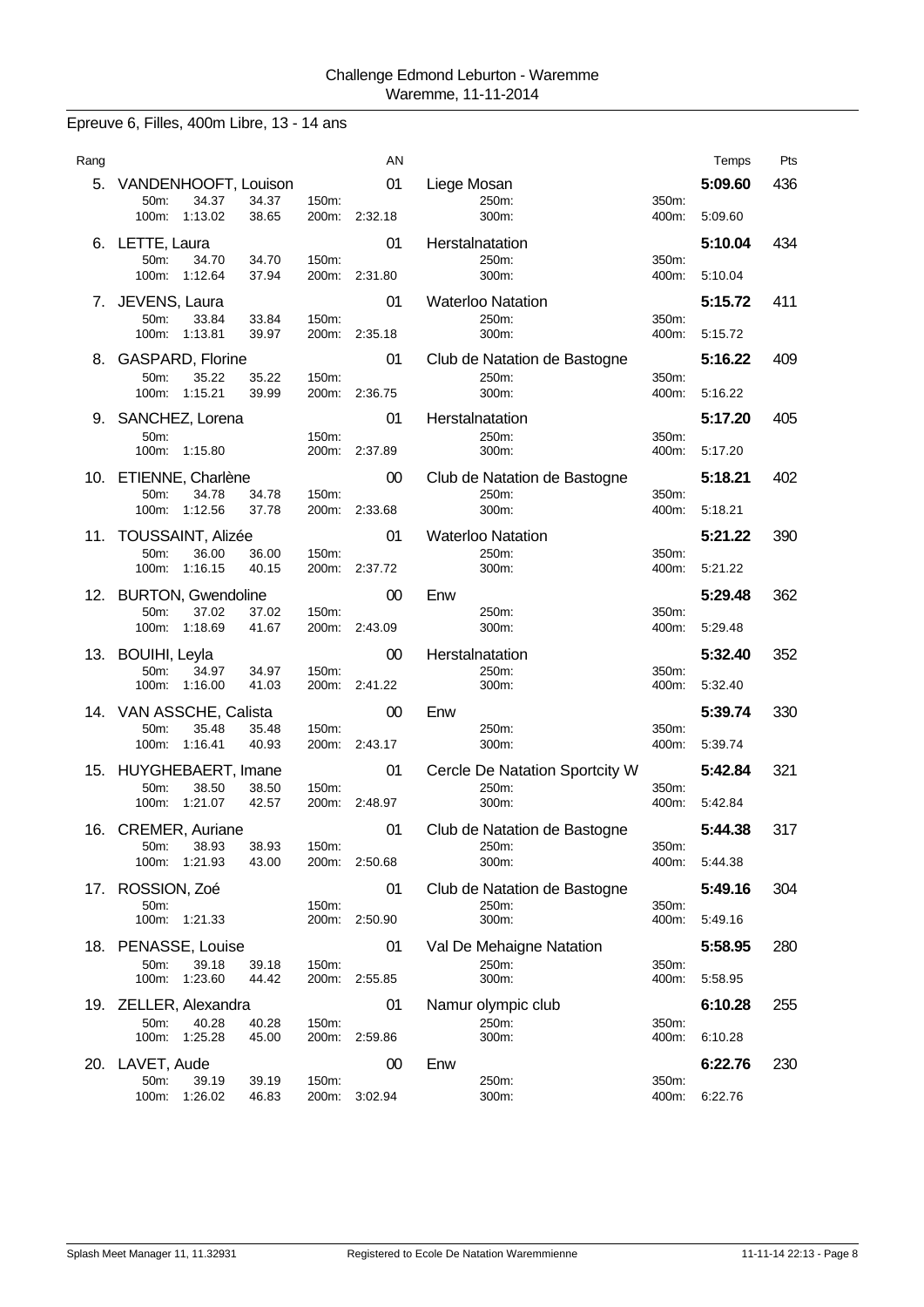#### Epreuve 6, Dames, 400m Libre

### 15 - 16 ans

|     | KHIYARA, Ines<br>50m:<br>30.79<br>1:03.94<br>100m:          | 30.79<br>150m:<br>33.15<br>200m: | 98<br>2:13.14       | Enw<br>250m:<br>300m:                          | 350m:<br>400m: | 4:36.13<br>4:36.13 | 615 |
|-----|-------------------------------------------------------------|----------------------------------|---------------------|------------------------------------------------|----------------|--------------------|-----|
| 2.  | CANTAMESSA, Astrid<br>50m:<br>100m:<br>1:09.49              | 150m:<br>200m:                   | 98<br>2:25.43       | Val De Mehaigne Natation<br>250m:<br>300m:     | 350m:<br>400m: | 4:56.30<br>4:56.30 | 497 |
| З.  | GIRS, Manon<br>50m:<br>1:15.29<br>100m:                     | 150m:<br>200m:                   | 99<br>2:38.68       | Club de Natation de Bastogne<br>250m:<br>300m: | 350m:<br>400m: | 5:18.57<br>5:18.57 | 400 |
| 4.  | LEGROS, cassandre<br>50m:<br>100m:<br>1:14.01               | 150m:                            | 98<br>200m: 2:34.70 | Herstalnatation<br>250m:<br>300m:              | 350m:<br>400m: | 5:22.80<br>5:22.80 | 385 |
| 5.  | <b>BECKMANN, Anais</b><br>50m:<br>37.17<br>1:17.57<br>100m: | 37.17<br>150m:<br>40.40<br>200m: | 99<br>2:40.57       | Club de Natation de Bastogne<br>250m:<br>300m: | 350m:<br>400m: | 5:22.84<br>5:22.84 | 384 |
| 6.  | SIMONIS, Hélène<br>50m:<br>36.12<br>1:15.71<br>100m:        | 36.12<br>150m:<br>39.59<br>200m: | 99<br>2:39.62       | Enw<br>250m:<br>300m:                          | 350m:<br>400m: | 5:28.57<br>5:28.57 | 365 |
| 7.  | GOFFAUX, Célia<br>36.99<br>50m:<br>1:18.27<br>100m:         | 36.99<br>150m:<br>41.28          | 99<br>200m: 2:42.99 | Val De Mehaigne Natation<br>250m:<br>300m:     | 350m:<br>400m: | 5:37.18<br>5:37.18 | 337 |
| 8.  | <b>CORNELIS, Amelie</b><br>50m:<br>1:21.45<br>100m:         | 150m:<br>200m:                   | 98<br>2:52.98       | Val De Mehaigne Natation<br>250m:<br>300m:     | 350m:<br>400m: | 5:54.42<br>5:54.42 | 290 |
| 9.  | <b>BODART, Eloisa</b><br>50m:<br>39.90<br>1:24.83<br>100m:  | 39.90<br>150m:<br>44.93<br>200m: | 99<br>2:59.40       | Val De Mehaigne Natation<br>250m:<br>300m:     | 350m:<br>400m: | 6:13.79<br>6:13.79 | 248 |
| 10. | <b>WERNER, Aurore</b><br>50m:<br>1:32.45<br>100m:           | 150m:<br>200m:                   | 98<br>3:09.92       | Club de Natation de Bastogne<br>250m:<br>300m: | 350m:<br>400m: | 6:21.51<br>6:21.51 | 233 |

| 1. ANSSEAU, Flore |         |       |       | 97            | Enw   |       | 4:42.22       | 576 |
|-------------------|---------|-------|-------|---------------|-------|-------|---------------|-----|
| $50m$ :           | 31.45   | 31.45 | 150m: |               | 250m: | 350m: |               |     |
| 100m:             | 1:05.80 | 34.35 |       | 200m: 2:17.89 | 300m: |       | 400m: 4:42.22 |     |
|                   |         |       |       |               |       |       |               |     |
| 2. BEGHON, Emilie |         |       |       | 97            | Enw   |       | 7:16.16       | 156 |
| 50m               |         |       | 150m: |               | 250m: | 350m: |               |     |

| Epreuve 7<br>11-11-14 - 13:20 |    | Filles, 200m Libre                    |     |                 |         |                  |                  |  |
|-------------------------------|----|---------------------------------------|-----|-----------------|---------|------------------|------------------|--|
| Points: FINA 2013             |    |                                       |     |                 |         |                  |                  |  |
| Rang                          | AN | Temps                                 | Pts | 50 <sub>m</sub> | 100m    | 150 <sub>m</sub> | 200 <sub>m</sub> |  |
| 8 ans                         |    |                                       |     |                 |         |                  |                  |  |
| 1. LIESSE, Aurore             | 06 | Club de Natation de Bastoc3:35.35 137 |     | 48.06           | 54.42   |                  |                  |  |
| 2. DOMINICZAK, Naya           | 06 | 3:55.18 105<br>Enw                    |     | 49.85           | 1:02.29 |                  |                  |  |
| 3. PORRINI, Nora              | 06 | Club de Natation de Bastoc4:34.73 66  |     | 56.77           | 1:11.73 |                  |                  |  |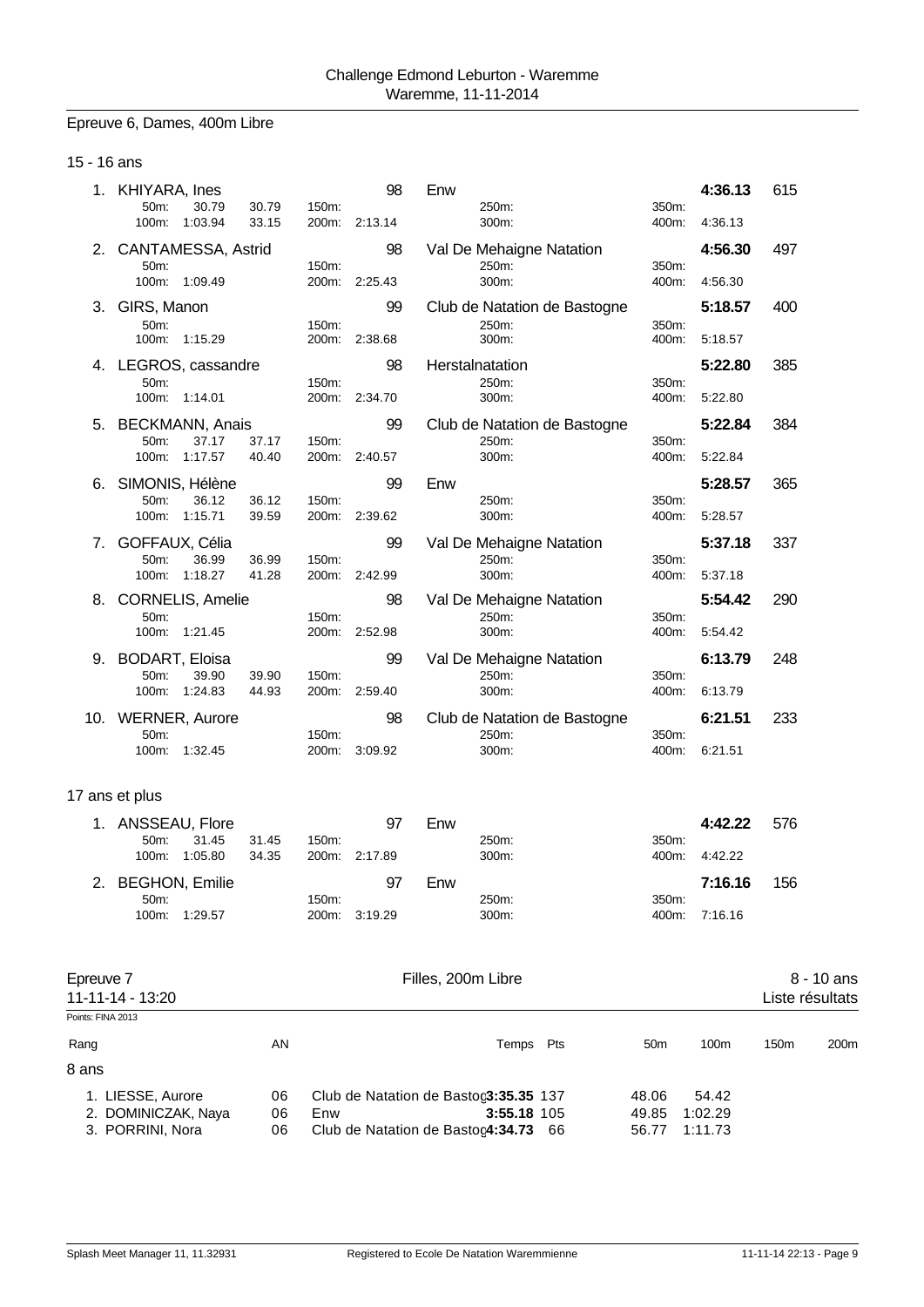## Epreuve 7, Filles, 200m Libre

### 9 ans

|        | 1. PETITJEAN, Elise<br>2. PIERARD, Laurine<br>3. GASPARD, Marie<br>4. CANTAMESSA, Lucie<br>5. PISANE, Salomé<br>6. GABRIEL, Audrey<br>7. CARUSO, Lily | 05<br>05<br>05<br>05<br>05<br>05<br>05 | Enw<br>Enw<br>Club de Natation de Bastoc3:09.22 202<br>Val De Mehaigne Natation 3:19.52 172<br>Val De Mehaigne Natation 3:31.92 144<br>Enw<br>Enw | 2:46.84 295<br>2:53.36 263<br>3:40.95 127<br>3:46.81 117 | 37.55<br>39.03<br>42.24<br>44.67<br>44.71<br>47.81<br>48.08 | 43.47<br>44.09<br>48.75<br>51.68<br>55.50<br>58.68<br>58.31 |      |                                 |
|--------|-------------------------------------------------------------------------------------------------------------------------------------------------------|----------------------------------------|---------------------------------------------------------------------------------------------------------------------------------------------------|----------------------------------------------------------|-------------------------------------------------------------|-------------------------------------------------------------|------|---------------------------------|
| 10 ans |                                                                                                                                                       |                                        |                                                                                                                                                   |                                                          |                                                             |                                                             |      |                                 |
|        | 1. GOREUX, Léa                                                                                                                                        | 04                                     | Enw                                                                                                                                               | 3:06.60 211                                              | 39.57                                                       | 46.23                                                       |      |                                 |
|        | Epreuve 8<br>11-11-14 - 13:35<br>Points: FINA 2013                                                                                                    |                                        | Garçons, 200m Libre                                                                                                                               |                                                          |                                                             |                                                             |      | $8 - 10$ ans<br>Liste résultats |
| Rang   |                                                                                                                                                       | AN                                     |                                                                                                                                                   | Temps Pts                                                | 50 <sub>m</sub>                                             | 100m                                                        | 150m | 200m                            |
| 9 ans  |                                                                                                                                                       |                                        |                                                                                                                                                   |                                                          |                                                             |                                                             |      |                                 |
|        | 1. COURBOIS, Thomas<br>2. DELANNOY, Lucas                                                                                                             | 05<br>05                               | Enw<br>Enw                                                                                                                                        | 2:44.88 218<br>3:38.70 93                                | 37.37<br>47.09                                              | 42.78<br>55.81                                              |      |                                 |
| 10 ans |                                                                                                                                                       |                                        |                                                                                                                                                   |                                                          |                                                             |                                                             |      |                                 |
|        | 1. LECLERCQ, Justin                                                                                                                                   | 04                                     | Charleroi Hélios Aqua Tear2:52.43 191                                                                                                             |                                                          | 39.25                                                       | 45.06                                                       |      |                                 |

| Epreuve 9<br>11-11-14 - 14:30 |                                                     |                                  |                    | Messieurs, 800m Libre |               | 11 ans et plus<br>Liste résultats                 |       |                            |     |
|-------------------------------|-----------------------------------------------------|----------------------------------|--------------------|-----------------------|---------------|---------------------------------------------------|-------|----------------------------|-----|
| Points: FINA 2013             |                                                     |                                  |                    |                       |               |                                                   |       |                            |     |
| Rang                          |                                                     |                                  |                    |                       | AN<br>Temps   |                                                   |       |                            | Pts |
| 11 - 12 ans                   |                                                     |                                  |                    |                       |               |                                                   |       |                            |     |
|                               | 1. MORIAU, Amaury                                   | 100m: 1:19.29<br>200m: 2:41.45   | 1:19.29<br>1:22.16 | 300m:<br>400m:        | 02<br>5:24.76 | Cercle De Natation Sportcity W<br>500m:<br>600m:  | 700m: | 10:47.51<br>800m: 10:47.51 | 321 |
|                               | 2. LIESSE, Simon                                    | 100m: 1:16.28                    | 1:16.28            | 300m:                 | 02            | Club de Natation de Bastogne<br>500m:             | 700m: | 10:50.64                   | 316 |
|                               |                                                     | 200m: 2:39.28                    | 1:23.00            | 400m:                 | 5:25.06       | 600m:                                             |       | 800m: 10:50.64             |     |
|                               | 3. ROBIN, Mathieu<br>100m:<br>200m:                 | 1:23.53<br>2:50.57               | 1:23.53<br>1:27.04 | 300m:<br>400m:        | 03<br>5:42.31 | Cercle De Natation Sportcity W<br>500m:<br>600m:  | 700m: | 11:19.59<br>800m: 11:19.59 | 277 |
|                               | 4. LEROY, Guillaume<br>$100m$ :                     | 1:29.52<br>200m: 3:05.42 1:35.90 | 1:29.52            | 300m:<br>400m:        | 03<br>6:11.86 | Namur olympic club<br>500m:<br>600m:              | 700m: | 12:21.62<br>800m: 12:21.62 | 213 |
| 5.                            | LIMBIOUL, Thomas                                    | 100m: 1:29.50<br>200m: 3:06.38   | 1:29.50<br>1:36.88 | 300m:<br>400m:        | 02<br>6:18.29 | Charleroi Hélios Aqua Team<br>500m:<br>600m:      | 700m: | 12:38.04<br>800m: 12:38.04 | 200 |
| 6.                            | PHILIPS, Baptiste<br>$100m$ :<br>200 <sub>m</sub> : | 1:29.23<br>3:07.61               | 1:29.23<br>1:38.38 | 300m:<br>400m:        | 02<br>6:29.33 | Club de Natation de Bastogne<br>$500m$ :<br>600m: | 700m: | 13:15.68<br>800m: 13:15.68 | 173 |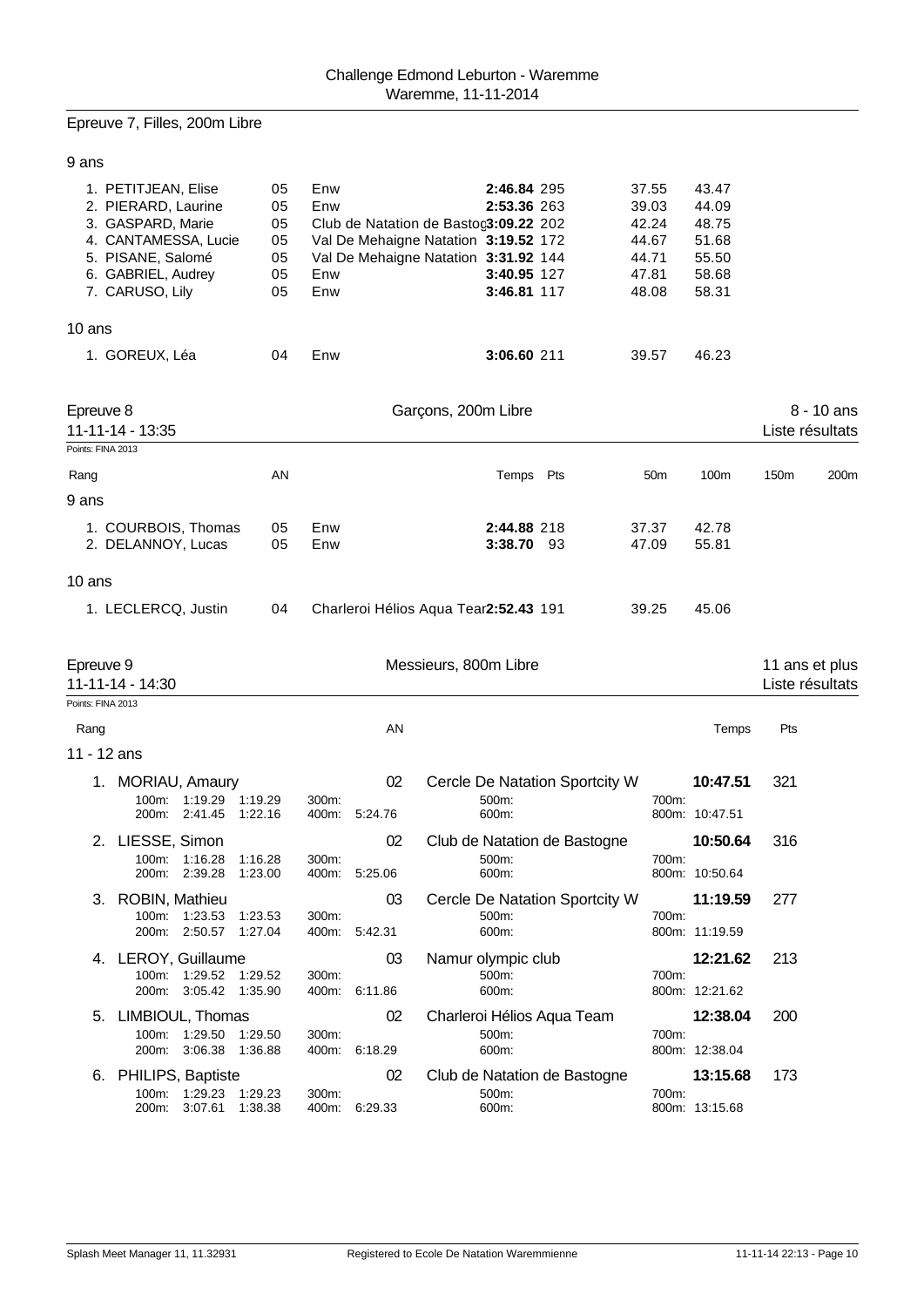## Epreuve 9, Messieurs, 800m Libre

## 13 - 14 ans

|             | 1. DE GEEST, Louis<br>100m: 1:15.87 1:15.87<br>200m: 2:35.48<br>1:19.61   | 300m: | 01<br>400m: 5:14.55 | Cercle De Natation Sportcity W<br>500m:<br>600m: | 700m: | 10:22.27<br>800m: 10:22.27 | 361 |
|-------------|---------------------------------------------------------------------------|-------|---------------------|--------------------------------------------------|-------|----------------------------|-----|
|             | 2. DEBONGNIE, Nathan<br>100m: 1:18.43 1:18.43<br>200m: 2:40.31<br>1:21.88 | 300m: | 00<br>400m: 5:22.07 | Cercle De Natation Sportcity W<br>500m:<br>600m: | 700m: | 10:31.95<br>800m: 10:31.95 | 345 |
|             | 3. BAGHDADI, Amine                                                        |       | $00\,$              | Charleroi Hélios Aqua Team                       |       | 10:48.10                   | 320 |
|             | 100m: 1:17.37 1:17.37<br>200m: 2:40.43<br>1:23.06                         | 300m: | 400m: 5:26.14       | 500m:<br>600m:                                   | 700m: | 800m: 10:48.10             |     |
|             | 4. DOMINICZAK, Robin                                                      |       | 00                  | Enw                                              |       | 11:16.77                   | 281 |
|             | 100m: 1:19.98<br>1:19.98<br>200m: 2:45.20<br>1:25.22                      | 300m: | 400m: 5:36.70       | 500m:<br>600m:                                   | 700m: | 800m: 11:16.77             |     |
|             | 5. MICHAUX, Sacha                                                         |       | 00                  | Charleroi Hélios Aqua Team                       |       | 11:16.78                   | 281 |
|             | 100m: 1:21.30 1:21.30<br>200m: 2:48.44<br>1:27.14                         | 300m: | 400m: 5:41.97       | 500m:<br>600m:                                   | 700m: | 800m: 11:16.78             |     |
|             | 6. DE VOS, Lionel                                                         |       | 01                  | Charleroi Hélios Aqua Team                       |       | 11:35.20                   | 259 |
|             | 100m: 1:24.27 1:24.27<br>200m: 2:53.45<br>1:29.18                         | 300m: | 400m: 5:48.62       | 500m:<br>600m:                                   | 700m: | 800m: 11:35.20             |     |
|             | 7. TRAPPENIERS, Lucas                                                     |       | 00                  | Charleroi Hélios Aqua Team                       |       | 12:05.48                   | 228 |
|             | 100m1:00:24.8(1:00:24.89<br>200m: 2:56.22                                 | 300m: | 400m: 6:01.54       | 500m:<br>600m:                                   | 700m: | 800m: 12:05.48             |     |
|             | 8. BAUSSART, Tom                                                          |       | 01                  | Charleroi Hélios Aqua Team                       |       | 12:09.94                   | 224 |
|             | 100m: 1:30.19 1:30.19<br>200m: 3:02.55<br>1:32.36                         | 300m: | 400m: 6:07.76       | 500m:<br>600m:                                   | 700m: | 800m: 12:09.94             |     |
|             | 9. MADARASZ, Loris                                                        |       | 01                  | Charleroi Hélios Aqua Team                       |       | 12:27.80                   | 208 |
|             | 100m: 1:27.68 1:27.68<br>200m: 3:02.27 1:34.59                            | 300m: | 400m: 6:12.30       | 500m:<br>600m:                                   | 700m: | 800m: 12:27.80             |     |
| 15 - 16 ans |                                                                           |       |                     |                                                  |       |                            |     |
|             | 1. ROBERT, Antony<br>1:24.82 1:24.82<br>100m:<br>200m: 3:01.20<br>1:36.38 | 300m: | 99<br>400m: 6:13.55 | Charleroi Hélios Aqua Team<br>500m:<br>600m:     | 700m: | 12:23.94<br>800m: 12:23.94 | 211 |
|             | 17 ans et plus                                                            |       |                     |                                                  |       |                            |     |
|             | 1. ROLDAN SIMON, Adrien                                                   |       | 90                  | Charleroi Hélios Aqua Team                       |       | 9:49.65                    | 425 |

| $100m$ :             | 1:07.59         | 1:07.59 | 300m: |         | 500m:                      | 700m: |                |     |
|----------------------|-----------------|---------|-------|---------|----------------------------|-------|----------------|-----|
| 200m:                | 2:20.76 1:13.17 |         | 400m: | 4:48.65 | 600m:                      | 800m: | 9:49.65        |     |
| 2. SNELLINX, Maxence |                 |         |       | 97      | Enw                        |       | 10:02.25       | 399 |
| 100m:                | 1:09.39         | 1:09.39 | 300m: |         | 500m:                      | 700m: |                |     |
| 200m:                | 2:24.40         | 1:15.01 | 400m: | 4:56.72 | 600m:                      |       | 800m: 10:02.25 |     |
| 3. PIRE, Pascal      |                 |         |       | 67      | Val De Mehaigne Natation   |       | 11:44.50       | 249 |
|                      | 100m: 1:17.53   | 1:17.53 | 300m. |         | 500m:                      | 700m: |                |     |
|                      | 200m: 2:45.50   | 1:27.97 | 400m: | 5:43.38 | 600m:                      |       | 800m: 11:44.50 |     |
| 4. MAHY, Nathan      |                 |         |       | 97      | Charleroi Hélios Aqua Team |       | 13:29.41       | 164 |
| $100m$ :             | 1:32.41         | 1:32.41 | 300m: |         | 500m:                      | 700m: |                |     |
| 200 <sub>m</sub> :   | 3:10.38         | 1:37.97 | 400m: | 6:36.84 | 600m:                      |       | 800m: 13:29.41 |     |
|                      |                 |         |       |         |                            |       |                |     |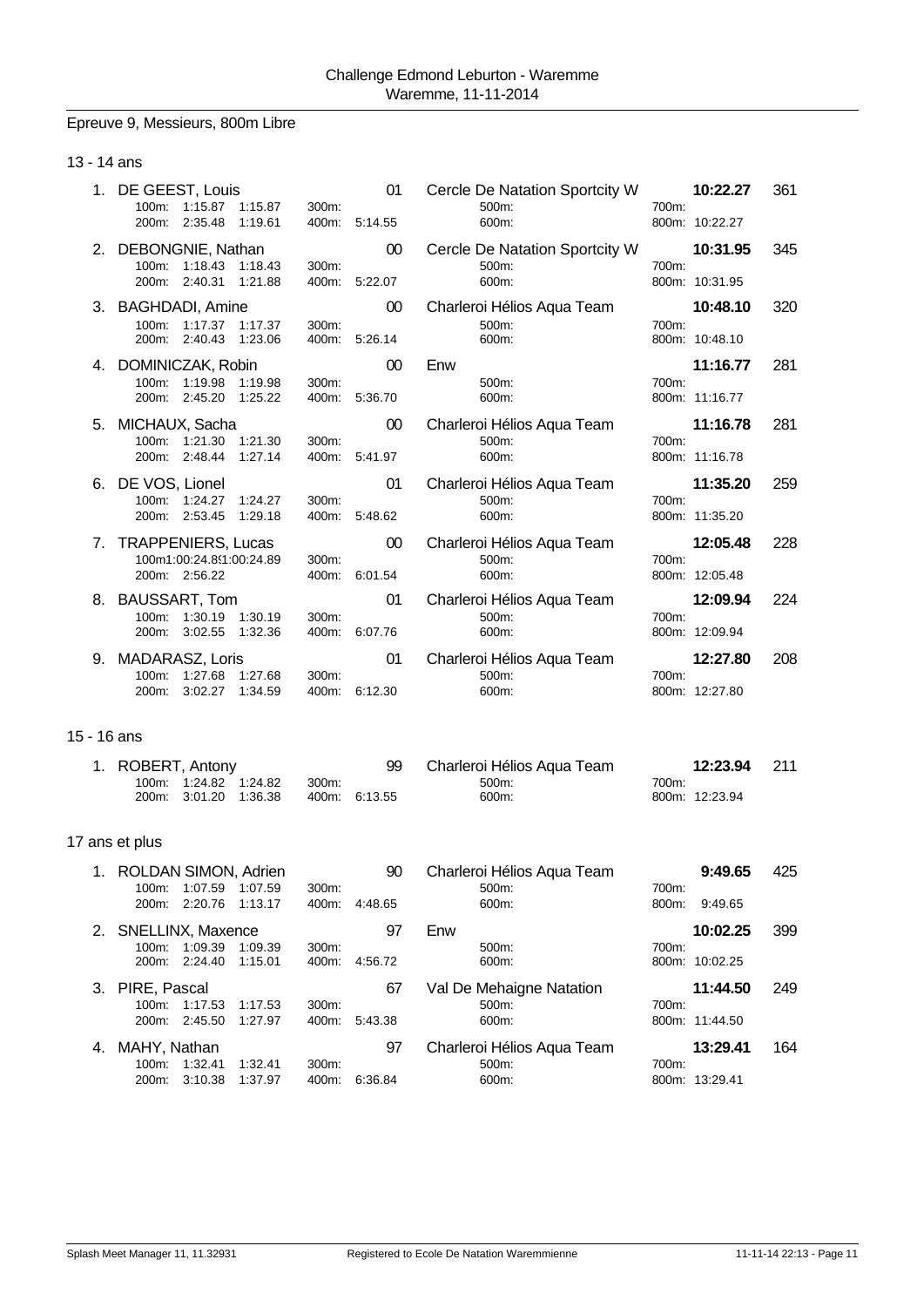| Epreuve 10          | 11-11-14 - 15:20                                |                  |                | Dames, 400m 4 nages |                                                |                |                    | 11 ans et plus<br>Liste résultats |
|---------------------|-------------------------------------------------|------------------|----------------|---------------------|------------------------------------------------|----------------|--------------------|-----------------------------------|
| Points: FINA 2013   |                                                 |                  |                |                     |                                                |                |                    |                                   |
| Rang<br>11 - 12 ans |                                                 |                  |                | AN                  |                                                |                | Temps              | Pts                               |
|                     |                                                 |                  |                |                     |                                                |                |                    |                                   |
| 1.                  | SIMON, Maelle<br>50m:<br>40.38<br>100m: 1:30.29 | 40.38<br>49.91   | 150m:<br>200m: | 02<br>3:06.11       | Enw<br>250m:<br>300m:                          | 350m:<br>400m: | 6:06.86<br>6:06.86 | 360                               |
|                     |                                                 |                  |                |                     |                                                |                |                    |                                   |
| 2.                  | BULS, Lola<br>50m:<br>44.68<br>100m:<br>1:36.24 | 44.68<br>51.56   | 150m:<br>200m: | 03                  | Club de Natation de Bastogne<br>250m:<br>300m: | 350m:<br>400m: | 6:16.73<br>6:16.73 | 332                               |
| 3.                  | KHIYARA, Lina                                   |                  |                | 03                  | Enw                                            |                | 6:22.48            | 317                               |
|                     | 50m:<br>43.98<br>100m:<br>1:37.13               | 43.98<br>53.15   | 150m:<br>200m: | 3:09.94             | 250m:<br>300m:                                 | 350m:<br>400m: | 6:22.48            |                                   |
| 4.                  | <b>TAMIGNEAUX, Charlotte</b>                    |                  |                | 02                  | Herstalnatation                                |                | 6:26.56            | 307                               |
|                     | 50m:<br>43.91<br>100m: 1:33.16                  | 43.91<br>49.25   | 150m:<br>200m: | 3:09.05             | 250m:<br>300m:                                 | 350m:<br>400m: | 6:26.56            |                                   |
| 5.                  | PORRINI, Alyssa                                 |                  |                | 03                  | Club de Natation de Bastogne                   |                | 6:42.47            | 272                               |
|                     | 50m:<br>49.88<br>1:50.25<br>100m:               | 49.88<br>1:00.37 | 150m:<br>200m: |                     | 250m:<br>300m:                                 | 350m:<br>400m: | 6:42.47            |                                   |
|                     | 6. VANDEPUT, Kelly                              |                  |                | 02                  | Charleroi Hélios Aqua Team                     |                | 7:33.73            | 190                               |
|                     | 50m:<br>100m:<br>1:52.42                        |                  | 150m:<br>200m: | 3:47.80             | 250m:<br>300m:                                 | 350m:<br>400m: | 7:33.73            |                                   |
| disq.               | MICHEL, Laure<br>50m:<br>100m:                  |                  | 150m:<br>200m: | 03                  | Club de Natation de Bastogne<br>250m:<br>300m: | 350m:<br>400m: |                    |                                   |
| 13 - 14 ans         |                                                 |                  |                |                     |                                                |                |                    |                                   |
|                     | 1. BROWN, Lily                                  |                  |                | 00                  | Enw                                            |                | 5:19.44            | 545                               |
|                     | 50m:<br>34.66<br>100m:<br>1:14.69               | 34.66<br>40.03   | 150m:<br>200m: | 2:34.16             | 250m:<br>300m:                                 | 350m:<br>400m: | 5:19.44            |                                   |
| 2.                  | STREPENNE, Elisa                                |                  |                | 00                  | Club de Natation de Bastogne                   |                | 5:42.20            | 443                               |
|                     | 36.70<br>50m:<br>100m: 1:20.56                  | 36.70<br>43.86   | 150m:          | 200m: 2:47.17       | 250m:<br>300m:                                 | 350m:<br>400m: | 5:42.20            |                                   |
| 3.                  | ETIENNE, Charlène                               |                  |                | 00                  | Club de Natation de Bastogne                   |                | 5:54.14            | 400                               |
|                     | 50m:<br>39.06<br>100m: 1:24.41                  | 39.06<br>45.35   | 150m:<br>200m: |                     | 250m:<br>300m:                                 | 350m:<br>400m: | 5:54.14            |                                   |
|                     | 4. VANDENHOOFT, Louison                         |                  |                | 01                  | Liege Mosan                                    |                | 5:55.69            | 395                               |
|                     | 50m:<br>38.30<br>1:25.02<br>100m:               | 38.30<br>46.72   | 150m:<br>200m: | 2:52.40             | 250m:<br>300m:                                 | 350m:<br>400m: | 5:55.69            |                                   |
| 5.                  | <b>GASPARD, Florine</b>                         |                  |                | 01                  | Club de Natation de Bastogne                   |                | 5:58.25            | 386                               |
|                     | 50m:<br>41.22<br>100m:<br>1:31.87               | 41.22<br>50.65   | 150m:          | 200m: 2:59.65       | 250m:<br>300m:                                 | 350m:<br>400m: | 5:58.25            |                                   |
| 6.                  | SANCHEZ, Lorena                                 |                  |                | 01                  | Herstalnatation                                |                | 6:02.76            | 372                               |
|                     | 39.67<br>50 <sub>m</sub> :<br>100m: 1:27.91     | 39.67<br>48.24   | 150m:<br>200m: |                     | 250m:<br>300m:                                 | 350m:<br>400m: | 6:02.76            |                                   |
|                     | 7. LETTE, Laura                                 |                  |                | 01                  | Herstalnatation                                |                | 6:04.43            | 367                               |
|                     | 50m:<br>37.46<br>100m: 1:25.39                  | 37.46<br>47.93   | 150m:          | 200m: 2:57.68       | 250m:<br>300m:                                 | 350m:<br>400m: | 6:04.43            |                                   |
| 8.                  | BOUIHI, Leyla                                   |                  |                | 00                  | Herstalnatation                                |                | 6:19.51            | 325                               |
|                     | 50m:<br>41.40<br>100m:<br>1:31.97               | 41.40<br>50.57   | 150m:<br>200m: | 3:06.36             | 250m:<br>300m:                                 | 350m:<br>400m: | 6:19.51            |                                   |
|                     | 9. CREMER, Auriane                              |                  |                | 01                  | Club de Natation de Bastogne                   |                | 6:22.20            | 318                               |

50m: 45.28 45.28 150m: 250m: 350m: 100m: 1:39.06 53.78 200m: 3:17.39 300m: 400m: 6:22.20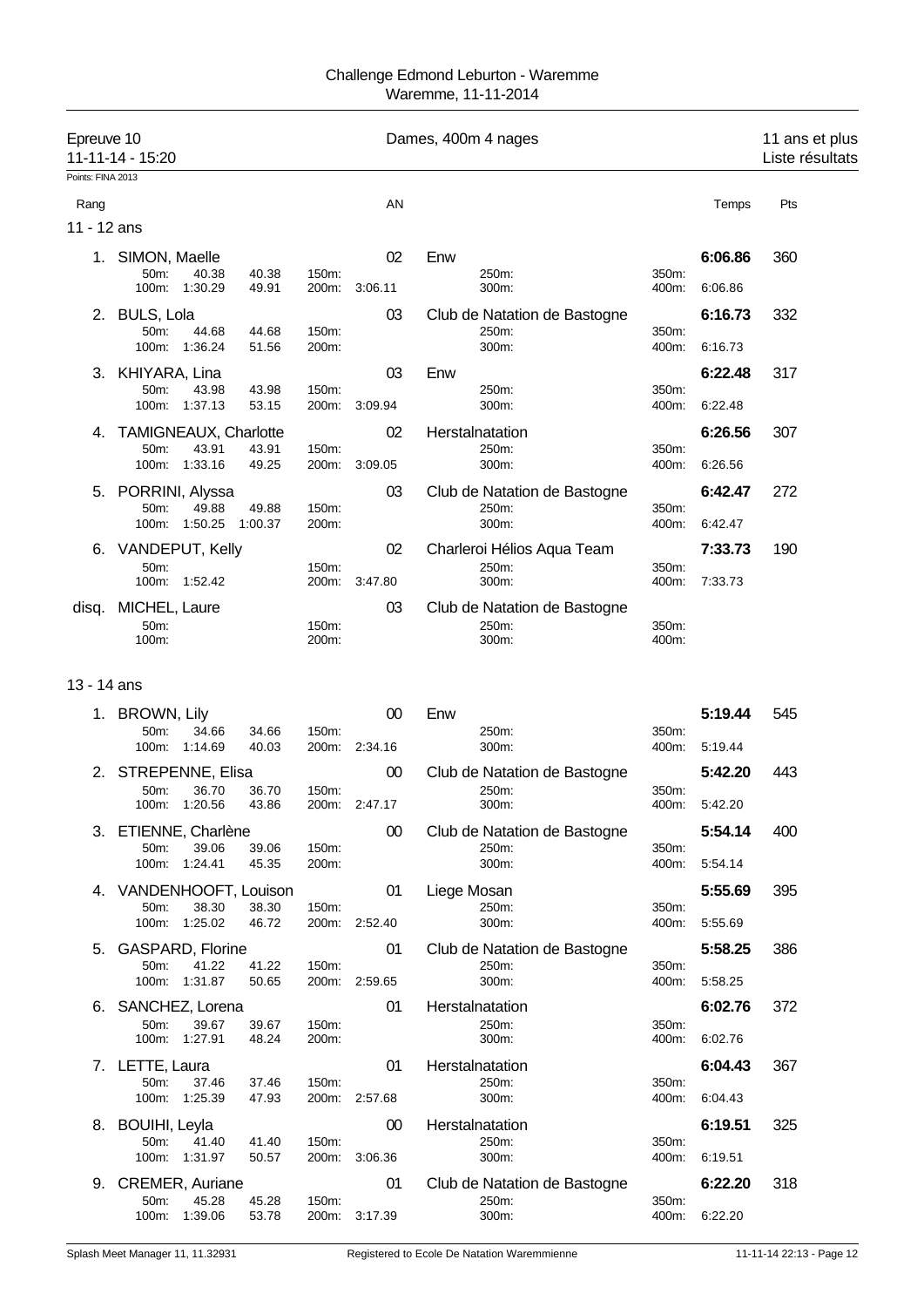# Epreuve 10, Filles, 400m 4 nages, 13 - 14 ans

| Rang |                               |                  |                  |                   | AN      |                            |                   | Temps   | Pts |
|------|-------------------------------|------------------|------------------|-------------------|---------|----------------------------|-------------------|---------|-----|
| 10.  | HELAS, Jeanne                 |                  |                  |                   | 01      | Charleroi Hélios Aqua Team |                   | 6:25.35 | 310 |
|      | 50m:<br>100m:                 | 42.45<br>1:32.95 | 42.45<br>50.50   | 150m:<br>$200m$ : | 3:09.20 | 250m:<br>300m:             | 350m:<br>400m:    | 6:25.35 |     |
|      | 11. VAN ASSCHE, Calista       |                  |                  |                   | 00      | Enw                        |                   | 6:27.02 | 306 |
|      | 50 <sub>m</sub> :<br>$100m$ : | 43.20<br>1:38.35 | 43.20<br>55.15   | 150m:<br>200m:    | 3:13.18 | 250m:<br>300m:             | 350m:<br>400m:    | 6:27.02 |     |
| 12.  | <b>BURTON, Gwendoline</b>     |                  |                  |                   | 00      | Enw                        |                   | 6:34.20 | 290 |
|      | $50m$ :<br>$100m$ :           | 56.92<br>1:45.95 | 56.92<br>49.03   | 150m:<br>200m:    |         | 250m:<br>300m:             | 350m:<br>400m:    | 6:34.20 |     |
| 13.  | DEPREZ, Aurélie               |                  |                  |                   | 00      | Charleroi Hélios Aqua Team |                   | 6:59.37 | 241 |
|      | $50m$ :<br>$100m$ :           | 44.44<br>1:37.62 | 44.44<br>53.18   | 150m:<br>200m:    | 3:20.30 | 250m:<br>300m:             | $350m$ :<br>400m: | 6.59.37 |     |
|      | 14. LAVET, Aude               |                  |                  |                   | 00      | Enw                        |                   | 7:25.16 | 201 |
|      | $50m$ :<br>$100m$ :           | 49.17<br>1:49.23 | 49.17<br>1:00.06 | 150m:<br>200m:    | 3:38.67 | 250m:<br>300m:             | 350m:<br>400m:    | 7:25.16 |     |
| 15.  | DOUDELET, Elodie              |                  |                  |                   | 01      | Charleroi Hélios Aqua Team |                   | 7:32.91 | 191 |
|      | $50m$ :<br>100m:              | 51.95<br>1:51.91 | 51.95<br>59.96   | $150m$ :<br>200m: | 3:44.56 | 250m:<br>300m:             | $350m$ :<br>400m: | 7:32.91 |     |

### 15 - 16 ans

| 1. | <b>BOCKEN, Anne</b><br>50m:<br>100m:<br>1:09.98                         | 150m:<br>200m: | 98<br>2:25.61 | Enw<br>250m:<br>300m:                          | 350m:<br>400m: | 5:10.07<br>5:10.07 | 596 |
|----|-------------------------------------------------------------------------|----------------|---------------|------------------------------------------------|----------------|--------------------|-----|
|    | KHIYARA, Ines<br>$50m$ :<br>32.95<br>32.95<br>1:12.00<br>100m:<br>39.05 | 150m:<br>200m: | 98<br>2:32.27 | Enw<br>250m:<br>300m:                          | 350m:<br>400m: | 5:10.07<br>5:10.07 | 596 |
| 3. | GIRS, Manon<br>50 <sub>m</sub> :<br>100m:<br>1:28.73                    | 150m:<br>200m: | 99<br>2:57.22 | Club de Natation de Bastogne<br>250m:<br>300m: | 350m:<br>400m: | 5:58.61<br>5:58.61 | 385 |
| 4. | LEGROS, cassandre<br>$50m$ :<br>100m:                                   | 150m:<br>200m: | 98            | Herstalnatation<br>250m:<br>300m:              | 350m:<br>400m: | 6:09.28<br>6:09.28 | 353 |
| 5. | <b>BECKMANN, Anais</b><br>$50m$ :<br>1:28.09<br>100m:                   | 150m:<br>200m: | 99<br>3:03.73 | Club de Natation de Bastogne<br>250m:<br>300m: | 350m:<br>400m: | 6:09.61<br>6:09.61 | 352 |
| 6. | SIMONIS, Hélène<br>50m:<br>100m:<br>1:26.51                             | 150m:<br>200m: | 99<br>3:03.16 | Enw<br>250m:<br>300m:                          | 350m:<br>400m: | 6:16.39<br>6:16.39 | 333 |
| 7. | CARNIER, Margot<br>45.06<br>45.06<br>50m:<br>1:36.60<br>100m:<br>51.54  | 150m:<br>200m: | 99            | Charleroi Hélios Aqua Team<br>250m:<br>300m:   | 350m:<br>400m: | 6:32.63<br>6:32.63 | 293 |
| 8. | <b>WERNER, Aurore</b><br>50m:<br>1:51.89<br>100m:                       | 150m:<br>200m: | 98<br>3:36.01 | Club de Natation de Bastogne<br>250m:<br>300m: | 350m:<br>400m: | 7:15.10<br>7:15.10 | 215 |

| 1. ANSSEAU, Flore |       |       |       | 97 | Enw   |       | 5:23.38 | 525 |
|-------------------|-------|-------|-------|----|-------|-------|---------|-----|
| $50m$ :           | 33.91 | 33.91 | 150m. |    | 250m: | 350m: |         |     |
| 100m:             |       |       | 200m: |    | 300m: | 400m: | 5:23.38 |     |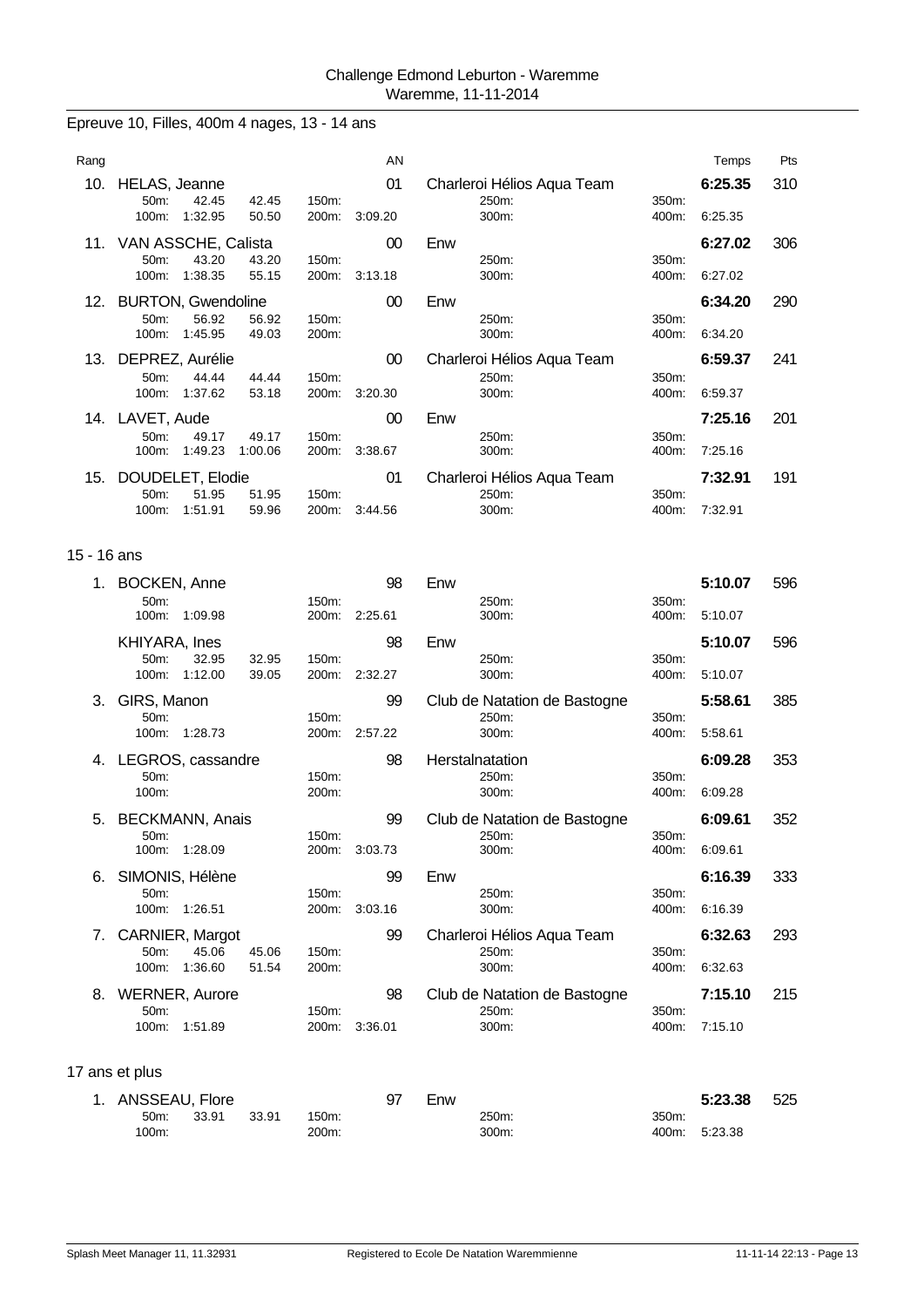| Epreuve 11<br>Points: FINA 2013 | 11-11-14 - 16:10                                                          |                |                     | Filles, 400m Libre                             |                |                    | 8 - 10 ans<br>Liste résultats |
|---------------------------------|---------------------------------------------------------------------------|----------------|---------------------|------------------------------------------------|----------------|--------------------|-------------------------------|
| Rang<br>8 ans                   |                                                                           |                | AN                  |                                                |                | Temps              | Pts                           |
| 1.                              | DOMINICZAK, Naya<br>50m:<br>52.16<br>52.16<br>100m:<br>1.54.94<br>1:02.78 | 150m:<br>200m: | 06<br>3:59.72       | Enw<br>250m:<br>300m:                          | 350m:<br>400m: | 8:00.94<br>8:00.94 | 116                           |
|                                 | 2. PIRE, Charlotte<br>50m:<br>100m: 2:09.27                               | 150m:<br>200m: | 06<br>4:32.58       | Val De Mehaigne Natation<br>250m:<br>300m:     | 350m:<br>400m: | 9:03.44<br>9:03.44 | 80                            |
|                                 | 3. MARET, Manon<br>50m: 1:01.29<br>1:01.29<br>100m: 2:18.66<br>1:17.37    | 150m:          | 06<br>200m: 4:51.62 | Charleroi Hélios Aqua Team<br>250m:<br>300m:   | 350m:<br>400m: | 9:54.40<br>9.54.40 | 61                            |
| 9 ans                           |                                                                           |                |                     |                                                |                |                    |                               |
| 1.                              | PETITJEAN, Elise<br>50m:<br>38.89<br>38.89<br>100m: 1:24.27<br>45.38      | 150m:          | 05<br>200m: 2:57.27 | Enw<br>250m:<br>300m:                          | 350m:<br>400m: | 5:54.40<br>5:54.40 | 290                           |
|                                 | 2. PIERARD, Laurine<br>50m:<br>37.94<br>37.94<br>100m: 1:20.98<br>43.04   | 150m:          | 05<br>200m: 2:52.66 | Enw<br>250m:<br>300m:                          | 350m:<br>400m: | 5:56.66<br>5:56.66 | 285                           |
| 3.                              | <b>GASPARD, Marie</b><br>50m:<br>42.66<br>42.66<br>100m: 1:30.85<br>48.19 | 150m:          | 05<br>200m: 3:11.59 | Club de Natation de Bastogne<br>250m:<br>300m: | 350m:<br>400m: | 6:31.60<br>6.31.60 | 215                           |
|                                 | 4. BAGHDADI, Amel<br>50m:<br>39.46<br>39.46<br>100m: 1:25.78<br>46.32     | 150m:          | 05<br>200m: 3:12.46 | Charleroi Hélios Aqua Team<br>250m:<br>300m:   | 350m:<br>400m: | 6:45.31<br>6:45.31 | 194                           |
|                                 | 5. BAILLET, Lola<br>50m:<br>46.25<br>46.25<br>100m: 1:39.28<br>53.03      | 150m:          | 05<br>200m: 3:29.76 | Val De Mehaigne Natation<br>250m:<br>300m:     | 350m:<br>400m: | 7:08.12<br>7:08.12 | 165                           |
|                                 | 6. BOURET, Chiara<br>50m:<br>48.17<br>48.17<br>1:42.48<br>100m:<br>54.31  | 150m:          | 05<br>200m: 3:33.26 | Charleroi Hélios Aqua Team<br>250m:<br>300m:   | 350m:<br>400m: | 7:11.44<br>7:11.44 | 161                           |
|                                 | 7. OHN, Lucie<br>50m:<br>44.07<br>44.07<br>100m: 1:39.00<br>54.93         | 150m.          | 05<br>200m: 3:31.00 | Herstalnatation<br>250m:<br>300m:              | 350m:<br>400m: | 7:17.50<br>7:17.50 | 154                           |
|                                 | 8. DEPIERREUX, Eloise<br>50m:<br>47.96<br>47.96<br>100m: 1:42.81<br>54.85 | 150m:          | 05<br>200m: 3:38.59 | Val De Mehaigne Natation<br>250m:<br>300m:     | 350m:<br>400m: | 7:31.71<br>7:31.71 | 140                           |
|                                 | 9. GABRIEL, Audrey<br>50m:<br>49.03<br>49.03<br>100m: 1:49.84<br>1:00.81  | 150m:          | 05<br>200m: 3:50.73 | Enw<br>250m:<br>300m:                          | 350m:<br>400m: | 7:52.57<br>7:52.57 | 122                           |
|                                 | 10. CARUSO, Lily<br>50m:<br>55.28<br>55.28<br>100m: 1:58.21<br>1:02.93    | 150m:          | 05<br>200m: 4:03.28 | Enw<br>250m:<br>300m:                          | 350m:<br>400m: | 8:13.46<br>8:13.46 | 107                           |
| 10 ans                          |                                                                           |                |                     |                                                |                |                    |                               |

| 1. FRANQUINET, Ambre  |         |       |       | 04            | Liege Mosan |       | 5:35.00       | 344  |
|-----------------------|---------|-------|-------|---------------|-------------|-------|---------------|------|
| $50m$ :               | 37.70   | 37.70 | 150m: |               | 250m:       | 350m: |               |      |
| 100m:                 | 1:19.44 | 41.74 |       | 200m: 2:46.38 | 300m:       |       | 400m: 5:35.00 |      |
| 2. CHAUVEHEID, Hannah |         |       |       |               |             |       |               |      |
|                       |         |       |       | 04            | Liege Mosan |       | 5:58.22       | -281 |
| 50 <sub>m</sub>       | 39.62   | 39.62 | 150m: |               | 250m:       | 350m: |               |      |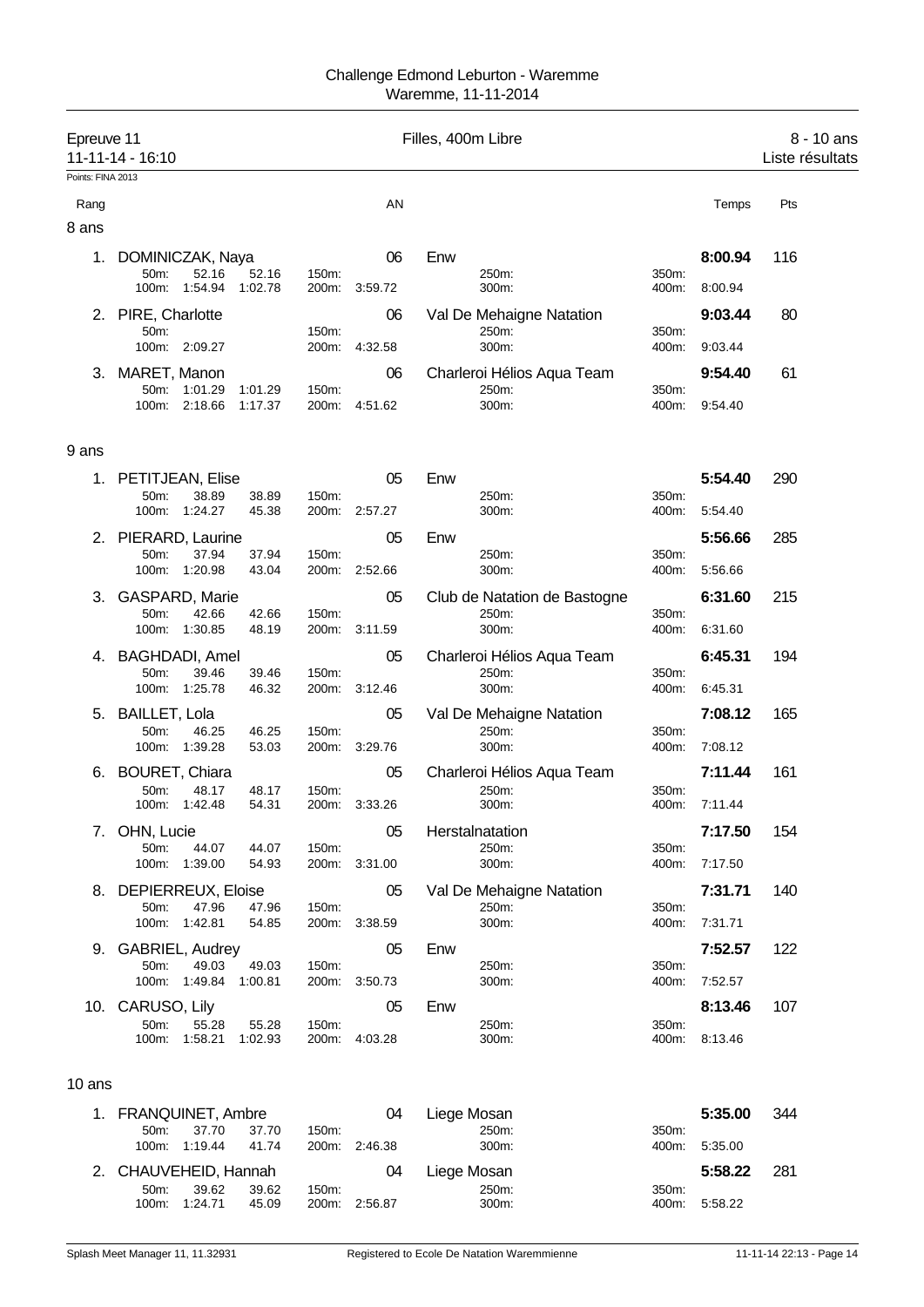Epreuve 11, Filles, 400m Libre, 10 ans

| Rang                           |                          |         |       |       | AN      |     |                                         |       | Temps   | Pts |
|--------------------------------|--------------------------|---------|-------|-------|---------|-----|-----------------------------------------|-------|---------|-----|
| 3.                             | HURSON, Aisling<br>50m:  |         |       | 150m: | 04      |     | Cercle De Natation Sportcity W<br>250m: | 350m: | 6:26.52 | 224 |
|                                | $100m$ :                 | 1:29.27 |       | 200m: | 3:08.84 |     | 300m:                                   | 400m: | 6:26.52 |     |
| 4.                             | GOREUX, Léa              |         |       |       | 04      | Enw |                                         |       | 6:38.26 | 205 |
|                                | $50m$ :                  | 41.87   | 41.87 | 150m: |         |     | 250m:                                   | 350m: |         |     |
|                                | $100m$ :                 | 1:29.30 | 47.43 | 200m: | 3:11.72 |     | 300m:                                   | 400m: | 6:38.26 |     |
| 5.                             | PIRET, Armelle           |         |       |       | 04      |     | Val De Mehaigne Natation                |       | 6:51.11 | 186 |
|                                | 50 <sub>m</sub> :        | 47.18   | 47.18 | 150m: |         |     | 250m:                                   | 350m: |         |     |
|                                | $100m$ :                 | 1:38.53 | 51.35 | 200m: | 3:22.50 |     | 300m:                                   | 400m: | 6:51.11 |     |
| 6.                             | <b>APPELTANS, Maxine</b> |         |       |       | 04      |     | Cercle De Natation Sportcity W          |       | 6:59.02 | 176 |
|                                | $50m$ :                  | 44.87   | 44.87 | 150m: |         |     | 250m:                                   | 350m: |         |     |
|                                | $100m$ :                 | 1:36.30 | 51.43 | 200m: | 3:24.87 |     | 300m:                                   | 400m: | 6:59.02 |     |
| $7_{\scriptscriptstyle{\sim}}$ | WASTIAU, Louise          |         |       |       | 04      |     | Val De Mehaigne Natation                |       | 7:07.16 | 166 |
|                                | $50m$ :                  | 48.08   | 48.08 | 150m: |         |     | 250m:                                   | 350m: |         |     |
|                                | $100m$ :                 | 1:40.42 | 52.34 | 200m: | 3:29.08 |     | 300m:                                   | 400m: | 7:07.16 |     |
| 8.                             | PIRE, Lara               |         |       |       | 04      |     | Val De Mehaigne Natation                |       | 7:56.17 | 119 |
|                                | 50m:                     |         |       | 150m: |         |     | 250m:                                   | 350m: |         |     |
|                                | 100m:                    | 1:51.27 |       | 200m: | 3:52.95 |     | 300m:                                   | 400m: | 7:56.17 |     |
| disq.                          | LALLEMAND, Léa           |         |       |       | 04      |     | Val De Mehaigne Natation                |       |         |     |
|                                | $50m$ :                  |         |       | 150m: |         |     | 250m:                                   | 350m: |         |     |
|                                | 100m:                    |         |       | 200m: |         |     | 300m:                                   | 400m: |         |     |
|                                |                          |         |       |       |         |     |                                         |       |         |     |

| Epreuve 12<br>Points: FINA 2013 | 11-11-14 - 16:55                      |                                                   |                | Garçons, 400m Libre |                     |                                              |                |                    | 8 - 10 ans<br>Liste résultats |
|---------------------------------|---------------------------------------|---------------------------------------------------|----------------|---------------------|---------------------|----------------------------------------------|----------------|--------------------|-------------------------------|
| Rang                            |                                       |                                                   |                |                     | AN                  |                                              |                | Temps              | Pts                           |
| 9 ans                           |                                       |                                                   |                |                     |                     |                                              |                |                    |                               |
| 1.                              | 50m:<br>100m:                         | COURBOIS, Thomas<br>37.98<br>1:20.95              | 37.98<br>42.97 | 150m:               | 05<br>200m: 2:47.67 | Enw<br>250m:<br>300m:                        | 350m:<br>400m: | 5:44.14<br>5:44.14 | 234                           |
|                                 | 2. LABYE, Romain<br>50m:<br>100m:     | 44.94<br>1:34.69                                  | 44.94<br>49.75 | 150m:<br>200m:      | 05<br>3:15.47       | Liege Mosan<br>250m:<br>300m:                | 350m:<br>400m: | 6:35.09<br>6:35.09 | 155                           |
| 3.                              | CHAREF, Ayoub<br>50m:<br>100m:        | 45.14<br>1:35.39                                  | 45.14<br>50.25 | 150m:<br>200m:      | 05<br>3:20.24       | Herstalnatation<br>250m:<br>300m:            | 350m:<br>400m: | 6:47.64<br>6.47.64 | 141                           |
| 4.                              | LOUIS, Maxence<br>50m:<br>100m:       | 1:40.93                                           |                | 150m:<br>200m:      | 05<br>3:26.96       | Liege Mosan<br>250m:<br>300m:                | 350m:<br>400m: | 6:56.96<br>6.56.96 | 131                           |
| 5.                              | 50m:                                  | <b>HUSQUINET, Louis</b><br>49.35<br>100m: 1:43.70 | 49.35<br>54.35 | 150m:               | 05<br>200m: 3:36.50 | Liege Mosan<br>250m:<br>300m:                | 350m:<br>400m: | 7:09.40<br>7:09.40 | 120                           |
| 6.                              | <b>ILLING, Louis</b><br>50m:<br>100m: | 52.87<br>1:51.02                                  | 52.87<br>58.15 | 150m:<br>200m:      | 05<br>3:46.70       | Val De Mehaigne Natation<br>250m:<br>300m:   | 350m:<br>400m: | 7:23.97<br>7:23.97 | 109                           |
| 7.                              | 50m:<br>100m:                         | HÉRION, Augustin<br>50.31<br>1:45.62              | 50.31<br>55.31 | 150m:<br>200m:      | 05<br>3:43.02       | Liege Mosan<br>250m:<br>300m:                | 350m:<br>400m: | 7:33.79<br>7:33.79 | 102                           |
| disq.                           | LAHAYE, Flavian<br>50m:<br>100m:      |                                                   |                | 150m:<br>200m:      | 05                  | Charleroi Hélios Aqua Team<br>250m:<br>300m: | 350m:<br>400m: |                    |                               |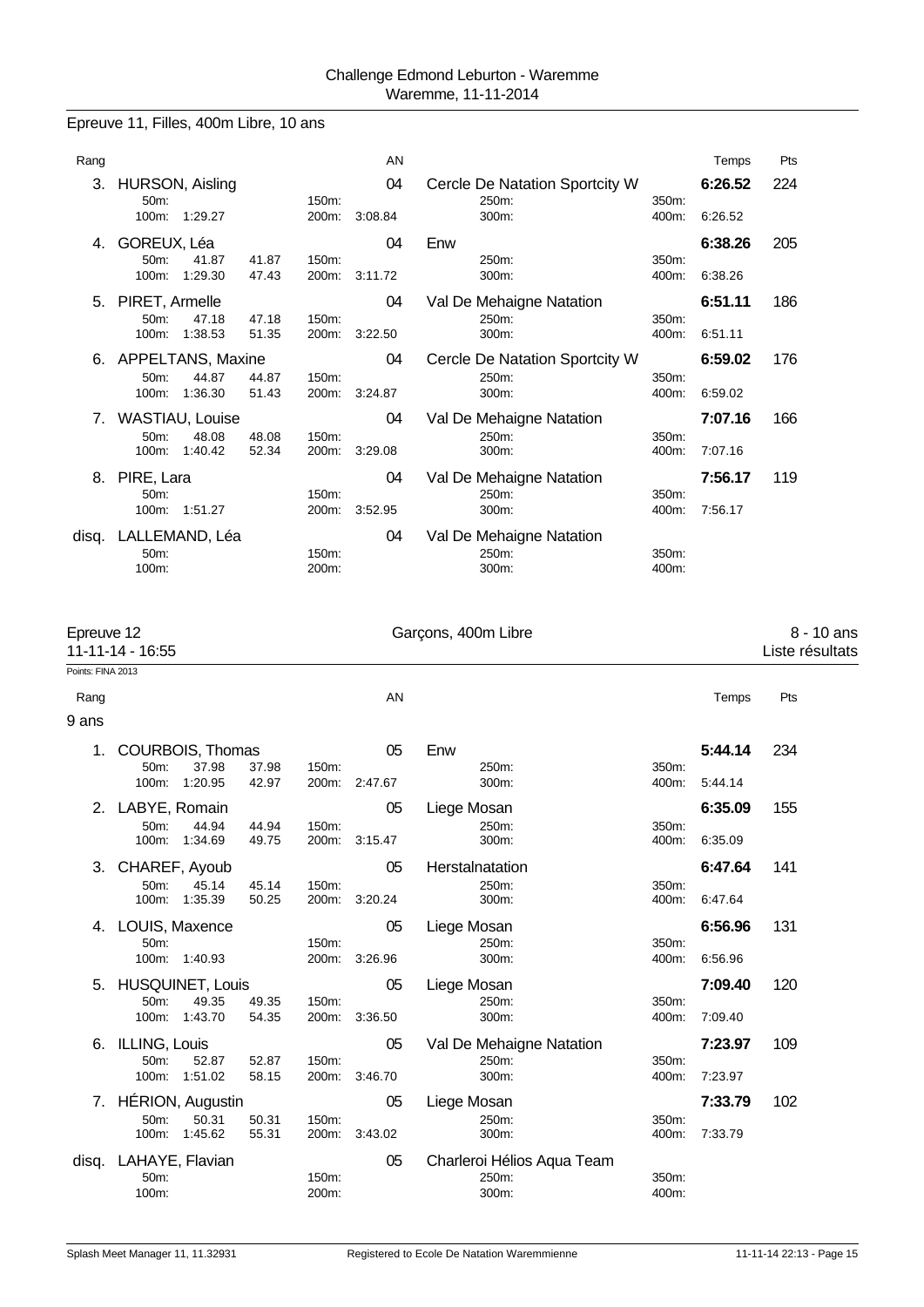#### Epreuve 12, Garçons, 400m Libre

#### 10 ans

|    | 1. LEROY, Cedric<br>50m:<br>100m: | 36.51<br>1:17.43 | 36.51<br>40.92 | 150m:<br>200m: | 04<br>2:42.22 | Namur olympic club<br>250m:<br>300m:    | 350m:<br>400m: | 5:30.16<br>5:30.16 | 265 |
|----|-----------------------------------|------------------|----------------|----------------|---------------|-----------------------------------------|----------------|--------------------|-----|
|    | 2. HUYGHEBAERT, Pacôme<br>50m:    | 43.36            | 43.36          | 150m:          | 04            | Cercle De Natation Sportcity W<br>250m: | 350m:          | 6:04.84            | 196 |
|    | 100m:                             | 1:30.29          | 46.93          | 200m:          | 3:04.60       | 300m:                                   | 400m:          | 6:04.84            |     |
| 3. | LECLERCQ, Justin                  |                  |                |                | 04            | Charleroi Hélios Aqua Team              |                | 6:06.89            | 193 |
|    | 50m:<br>100m:                     | 1:28.98          |                | 150m:<br>200m: | 3:04.58       | 250m:<br>300m:                          | 350m:<br>400m: | 6:06.89            |     |
| 4. | TAMIGNEAUX, Arthur                |                  |                |                | 04            | Herstalnatation                         |                | 6:11.59            | 186 |
|    | 50m:                              | 38.78            | 38.78          | 150m:          |               | 250m:                                   | 350m:          |                    |     |
|    | 100m:                             | 1:23.81          | 45.03          | 200m:          | 2:58.24       | 300m:                                   | 400m:          | 6:11.59            |     |
| 5. | <b>BERTUZZI, Valentin</b>         |                  |                |                | 04            | Herstalnatation                         |                | 6:23.88            | 169 |
|    | 50m:                              | 41.06            | 41.06          | 150m:          |               | 250m:                                   | 350m:          |                    |     |
|    | 100m:                             | 1:29.28          | 48.22          | 200m:          | 3:06.13       | 300m:                                   | 400m:          | 6:23.88            |     |
| 6. | LAMQUET, Bastien                  |                  |                |                | 04            | Namur olympic club                      |                | 6:28.52            | 163 |
|    | 50m:                              | 44.28            | 44.28          | 150m:          |               | 250m:                                   | 350m:          |                    |     |
|    | $100m$ :                          | 1:33.23          | 48.95          | 200m:          | 3:13.88       | 300m:                                   | 400m:          | 6:28.52            |     |
| 7. | DEBONGNIE, Robin                  |                  |                |                | 04            | Cercle De Natation Sportcity W          |                | 6:36.97            | 152 |
|    | 50m:                              | 45.97            | 45.97          | 150m:          |               | 250m:                                   | 350m:          |                    |     |
|    | 100m:                             | 1:35.75          | 49.78          | 200m:          | 3:18.05       | 300m:                                   | 400m:          | 6:36.97            |     |
| 8. | MARET, Antoine                    |                  |                |                | 04            | Charleroi Hélios Aqua Team              |                | 7:39.91            | 98  |
|    | 50m:                              | 47.53            | 47.53          | 150m:          |               | 250m:                                   | 350m:          |                    |     |
|    | 100m:                             | 1:44.22          | 56.69          | 200m:          | 3:36.28       | 300m:                                   |                |                    |     |

Epreuve 13 **Dames, 1500m Libre** 11 ans et plus 11-11-14 - 17:50 Liste résultats Points: FINA 2013 Rang Roman and the Second Control of the AN Temps Pts and the AN Temps Pts and the AN Temps Pts and the AN Temps of the AN Temps of the AN Temps of the AN Temps of the AN Temps of the AN Temps of the AN Temps of the AN Tem 11 - 12 ans 1. CHRISTIAENS, Clea 02 Enw **19:41.60** 485 100m: 1:14.25 1:14.25 500m: 900m: 1300m: 200m: 2:32.16 1:17.91 300m: 700m: 1100m: 1500m: 19:41.60 800m: 10:26.77 2. KOPA, Madli 02 Cercle De Natation Sportcity W **20:44.94** 415 100m: 1:16.25 1:16.25 500m: 900m: 1300m: 200m: 2:38.84 1:22.59 600m: 1000m: 1400m: 1500m: 20:44.94 400m: 5:29.46 800m: 11:06.38 1200m: 13 - 14 ans 1. HEINE, Clarisse 00 Enw **19:17.97** 515 100m: 1:12.46 1:12.46 200m: 2:29.21 1:16.75 600m: 1000m: 1400m: 300m: 700m: 1100m: 1500m: 19:17.97 800m: 10:14.12 2. LEDNICKA, Hanka 01 Cercle De Natation Sportcity W **19:19.16** 514 100m: 1:12.58 1:12.58 500m: 900m: 1300m: 200m: 2:30.83 1:18.25 600m: 1000m: 1400m:

300m: 700m: 1100m: 1500m: 19:19.16

800m: 10:23.58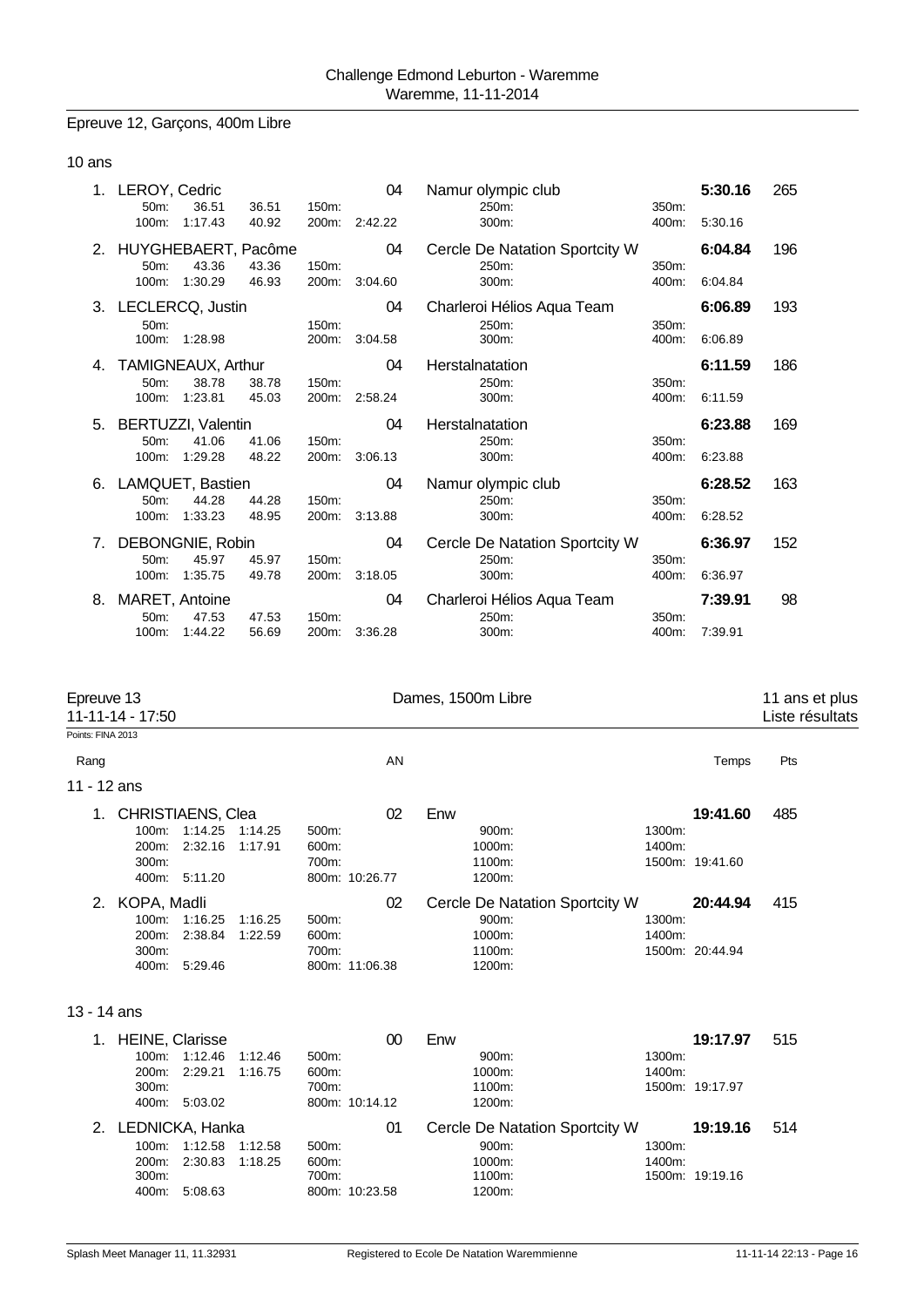|                           | Epreuve 13, Filles, 1500m Libre, 13 - 14 ans                                                             |                         |                          |                                                                       |                  |                             |                                   |
|---------------------------|----------------------------------------------------------------------------------------------------------|-------------------------|--------------------------|-----------------------------------------------------------------------|------------------|-----------------------------|-----------------------------------|
| Rang                      |                                                                                                          |                         | AN                       |                                                                       |                  | Temps                       | Pts                               |
| 3.                        | DENGIS, Jeanne<br>100m: 1:17.40<br>1:17.40<br>2:35.68<br>1:18.28<br>200m:<br>300m:<br>400m: 5:20.57      | 500m:<br>600m:<br>700m: | $00\,$<br>800m: 10:46.36 | Enw<br>900m:<br>1000m:<br>1100m:<br>1200m:                            | 1300m:<br>1400m: | 20:09.15<br>1500m: 20:09.15 | 453                               |
|                           | 4. HEYMANS, Alissia<br>100m: 1:19.90<br>1:19.90<br>2:45.21<br>1:25.31<br>200m:<br>300m:<br>400m: 5:36.12 | 500m:<br>600m:<br>700m: | 01<br>800m: 11:24.68     | Cercle De Natation Sportcity W<br>900m:<br>1000m:<br>1100m:<br>1200m: | 1300m:<br>1400m: | 21:27.47<br>1500m: 21:27.47 | 375                               |
| 15 - 16 ans               |                                                                                                          |                         |                          |                                                                       |                  |                             |                                   |
|                           | 1. VAN OUDENHOVE, Naïs<br>100m: 1:13.62 1:13.62<br>2:30.97<br>1:17.35<br>200m:<br>300m:<br>400m: 5:07.05 | 500m:<br>600m:<br>700m: | 99<br>800m: 10:21.72     | Cercle De Natation Sportcity W<br>900m:<br>1000m:<br>1100m:<br>1200m: | 1300m:<br>1400m: | 19:29.83<br>1500m: 19:29.83 | 500                               |
| 2.                        | CARPIN, Ophélie<br>100m:<br>1:20.13<br>1:20.13<br>200m:<br>2:46.88<br>1:26.75<br>300m:<br>400m: 5:39.38  | 500m:<br>600m:<br>700m: | 99<br>800m: 11:32.34     | Charleroi Hélios Aqua Team<br>900m:<br>1000m:<br>1100m:<br>1200m:     | 1300m:<br>1400m: | 21:29.59<br>1500m: 21:29.59 | 373                               |
| 3.                        | PIRET, Clémence<br>100m: 1:19.47 1:19.47<br>200m:<br>2:46.22<br>1:26.75<br>300m:<br>400m: 5:39.39        | 500m:<br>600m:<br>700m: | 99<br>800m: 12:13.12     | Val De Mehaigne Natation<br>900m:<br>1000m:<br>1100m:<br>1200m:       | 1300m:<br>1400m: | 21:42.32<br>1500m: 21:42.32 | 362                               |
|                           |                                                                                                          |                         |                          |                                                                       |                  |                             |                                   |
| Epreuve 14                | 11-11-14 - 18:35                                                                                         |                         |                          | Messieurs, 400m Libre                                                 |                  |                             | 11 ans et plus<br>Liste résultats |
| Points: FINA 2013<br>Rang |                                                                                                          |                         | AN                       |                                                                       |                  | Temps                       | Pts                               |
| 11 - 12 ans               |                                                                                                          |                         |                          |                                                                       |                  |                             |                                   |
|                           | 1. HANSON, Cyril<br>50m:<br>100m: 1:06.12                                                                | 150m:                   | 02<br>200m: 2:18.99      | <b>Waterloo Natation</b><br>250m:<br>300m:                            | 350m:<br>400m:   | 4:44.25<br>4:44.25          | 416                               |
|                           | 2. DENGIS, Bastien<br>50m:<br>100m: 1:07.27                                                              | 150m:                   | 02<br>200m: 2:19.96      | Enw<br>250m:<br>$300m$ :                                              | 350m:<br>400m:   | 4:45.47<br>4:45.47          | 411                               |
| 3.                        | MERCHIER, Hugo<br>50m:<br>34.32<br>34.32<br>100m: 1:12.68<br>38.36                                       | 150m:                   | 02<br>200m: 2:31.11      | <b>Waterloo Natation</b><br>250m:<br>300m:                            | 350m:<br>400m:   | 5:11.78<br>5:11.78          | 315                               |
| 4.                        | CULLUS, Célian<br>50m:<br>34.58<br>34.58<br>100m: 1:14.22<br>39.64                                       | 150m:                   | 02<br>200m: 2:36.12      | <b>Waterloo Natation</b><br>250m:<br>300m:                            | 350m:<br>400m:   | 5:16.22<br>5:16.22          | 302                               |
| 5.                        | CHAREF, Billal<br>50m:<br>36.94<br>36.94<br>100m: 1:17.08<br>40.14                                       | 150m:                   | 02<br>200m: 2:38.22      | Herstalnatation<br>250m:<br>300m:                                     | 350m:<br>400m:   | 5:22.22<br>5:22.22          | 285                               |
| 6.                        | <b>HUSQUINET, Paul</b><br>50m:<br>35.75<br>35.75<br>100m: 1:15.87<br>40.12                               | 150m:                   | 02<br>200m: 2:37.28      | Liege Mosan<br>250m:<br>300m:                                         | 350m:<br>400m:   | 5:24.94<br>5.24.94          | 278                               |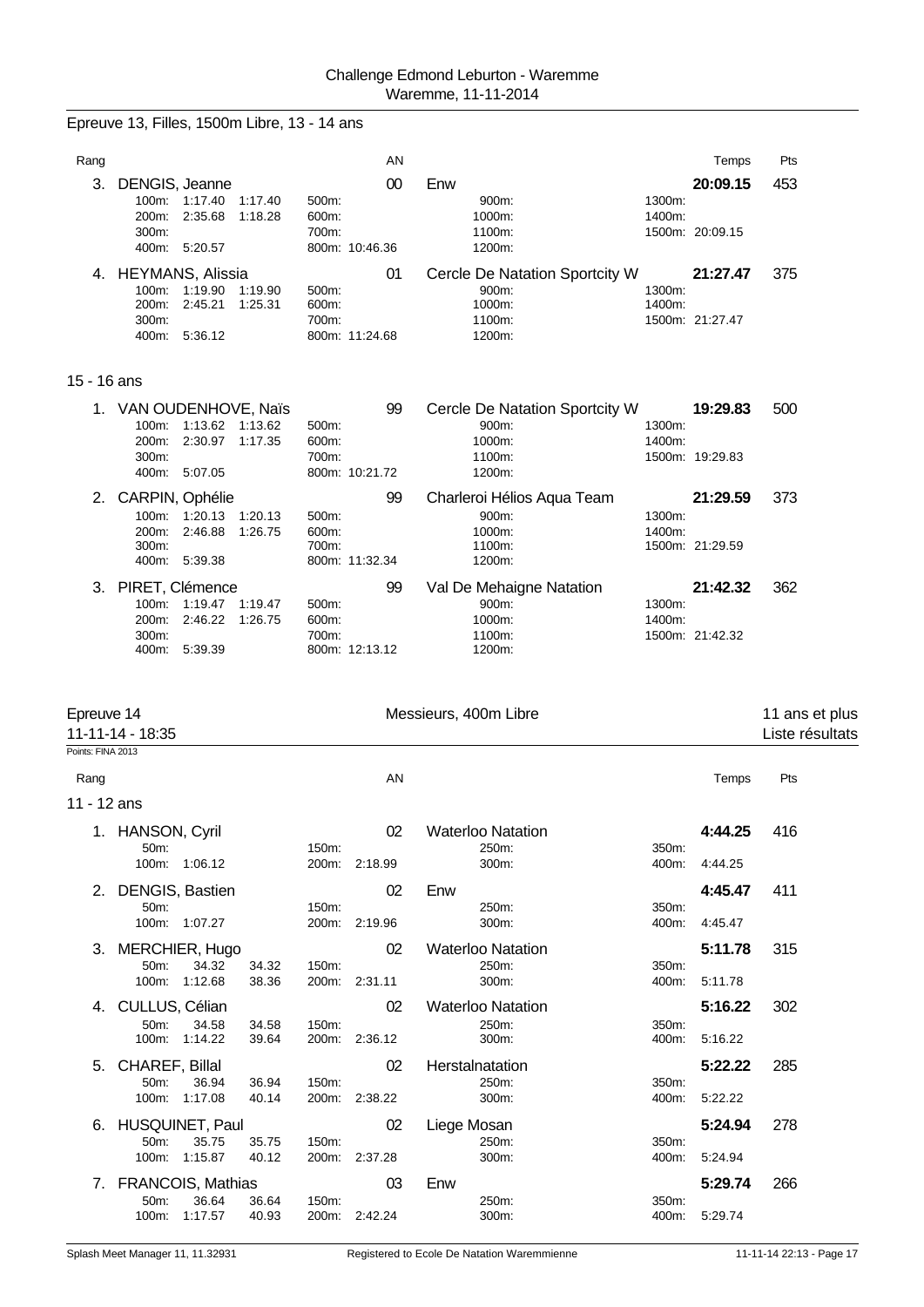# Epreuve 14, Garçons, 400m Libre, 11 - 12 ans

| Rang  |                                                    |                | AN            |                                   |                | Temps   | Pts |
|-------|----------------------------------------------------|----------------|---------------|-----------------------------------|----------------|---------|-----|
| 8.    | <b>SCHUMACHER, Lou</b><br>36.81<br>36.81<br>50m:   | 150m:          | 02            | Herstalnatation<br>250m:          | 350m:          | 5:30.66 | 264 |
|       | 100m: 1:18.23<br>41.42                             |                | 200m: 2:43.19 | 300m:                             | 400m:          | 5:30.66 |     |
| 9.    | SOGOMONIAN, Eric                                   |                | 03            | Liege Mosan                       |                | 5:37.06 | 249 |
|       | 50m:<br>38.29<br>38.29<br>100m: 1:21.29<br>43.00   | 150m:          | 200m: 2:47.42 | 250m:<br>300m:                    | 350m:<br>400m: | 5:37.06 |     |
| 10.   | OHN, Antoine                                       |                | 02            | Herstalnatation                   |                | 6:01.37 | 202 |
|       | 50m:<br>40.60<br>40.60                             | 150m:          |               | 250m:                             | 350m:          |         |     |
|       | 100m: 1:26.74<br>46.14                             |                | 200m: 2:57.27 | 300m:                             | 400m:          | 6:01.37 |     |
|       | 11. LIMBIOUL, Thomas                               |                | 02            | Charleroi Hélios Aqua Team        |                | 6:05.29 | 196 |
|       | 50m:<br>40.14<br>40.14<br>100m: 1:24.98<br>44.84   | 150m:<br>200m: | 2:58.62       | 250m:<br>300m:                    | 350m:<br>400m: | 6:05.29 |     |
|       | 12. CZAJKA, Lucas                                  |                | 03            | Cercle De Natation Sportcity W    |                | 6:09.57 | 189 |
|       | 50m:<br>38.39<br>38.39                             | 150m:          |               | 250m:                             | 350m:          |         |     |
|       | 100m: 1:23.53<br>45.14                             |                | 200m: 2:58.70 | 300m:                             | 400m:          | 6:09.57 |     |
|       | 13. DUSSART, Arthur                                |                | 02            | <b>Waterloo Natation</b>          |                | 6:11.03 | 187 |
|       | 50m:<br>42.31<br>42.31                             | 150m:          |               | 250m:                             | 350m:          |         |     |
|       | 100m: 1:27.56<br>45.25                             | 200m:          | 3:02.10       | 300m:                             | 400m:          | 6:11.03 |     |
|       | 14. PIRRERA, Luca<br>41.97<br>50m:                 |                | 03            | Herstalnatation                   |                | 6:18.03 | 176 |
|       | 41.97<br>100m: 1:28.67<br>46.70                    | 150m:<br>200m: | 3:05.31       | 250m:<br>300m:                    | 350m:<br>400m: | 6:18.03 |     |
|       | 15. LOUIS, Arthur                                  |                | 02            | Liege Mosan                       |                | 6:25.55 | 166 |
|       | 44.40<br>50m:<br>44.40                             | 150m:          |               | 250m:                             | 350m:          |         |     |
|       | 100m: 1:33.00<br>48.60                             | 200m:          | 3:13.08       | 300m:                             | 400m:          | 6:25.55 |     |
|       | 16. CLAES, Benjamin                                |                | 02            | Val De Mehaigne Natation          |                | 6:29.25 | 162 |
|       | 50m:<br>1:31.77<br>100m:                           | 150m:<br>200m: | 3:13.15       | 250m:<br>300m:                    | 350m:<br>400m: | 6:29.25 |     |
|       |                                                    |                |               |                                   |                |         |     |
|       | 17. PAULISSEN, Guillaume<br>50m:<br>41.00<br>41.00 | 150m:          | 03            | Val De Mehaigne Natation<br>250m: | 350m:          | 6:40.57 | 148 |
|       | 100m: 1:30.11<br>49.11                             | 200m:          | 3:12.77       | 300m:                             | 400m:          | 6:40.57 |     |
|       | 18. LEMAIRE, Antoine                               |                | 03            | Charleroi Hélios Aqua Team        |                | 7:49.59 | 92  |
|       | 50m:<br>54.97<br>54.97                             | 150m:          |               | 250m:                             | 350m:          |         |     |
|       | 1:58.44<br>$100m$ :<br>1:03.47                     | 200m:          | 4:00.68       | 300m:                             | 400m:          | 7:49.59 |     |
| disq. | BABISTA, Liam                                      |                | 03            | Enw                               |                |         |     |
|       | 50m:<br>100m:                                      | 150m:<br>200m: |               | 250m:<br>300m:                    | 350m:<br>400m: |         |     |
|       |                                                    |                |               |                                   |                |         |     |

#### 13 - 14 ans

|         |         |                                                |                                                           | 01      | Enw             |          | 4:17.50 | 560 |
|---------|---------|------------------------------------------------|-----------------------------------------------------------|---------|-----------------|----------|---------|-----|
| $50m$ : | 29.22   | 29.22                                          | 150m:                                                     |         | 250m:           | 350m:    |         |     |
| 100m:   | 1:01.64 | 32.42                                          | 200 <sub>m</sub> :                                        | 2:06.76 | 300m:           | 400m:    | 4:17.50 |     |
|         |         |                                                |                                                           | 00      | Enw             |          | 4:25.02 | 513 |
| 50m:    | 29.25   | 29.25                                          | 150m:                                                     |         | 250m:           | $350m$ : |         |     |
| 100m:   | 1:02.11 | 32.86                                          | 200m:                                                     | 2:09.26 | 300m:           | 400m:    | 4:25.02 |     |
|         |         |                                                |                                                           | 01      | Herstalnatation |          | 4:25.75 | 509 |
| $50m$ : | 29.44   | 29.44                                          | 150m:                                                     |         | 250m:           | 350m:    |         |     |
| 100m:   | 1:01.79 | 32.35                                          | 200 <sub>m</sub> :                                        | 2:09.12 | 300m:           | 400m:    | 4:25.75 |     |
|         |         |                                                |                                                           | 01      | Enw             |          | 4:35.76 | 455 |
| 50m     | 30.59   | 30.59                                          | 150m:                                                     |         | 250m:           | 350m:    |         |     |
| 100m:   | 1:05.18 | 34.59                                          | 200 <sub>m</sub> :                                        | 2:15.21 | 300m:           | 400m:    | 4:35.76 |     |
|         |         |                                                |                                                           | 01      | Liege Mosan     |          | 4:50.43 | 390 |
| 50m:    | 32.20   | 32.20                                          | 150m:                                                     |         | 250m:           | 350m:    |         |     |
| 100m:   | 1:08.25 | 36.05                                          | 200m:                                                     | 2:22.28 | 300m:           | 400m:    | 4:50.43 |     |
|         |         | <b>INNES, Hadrien</b><br><b>HÉRION, Martin</b> | MATROULE, Thomas<br>DONATI, Alexandre<br>RENNESON, Xavier |         |                 |          |         |     |